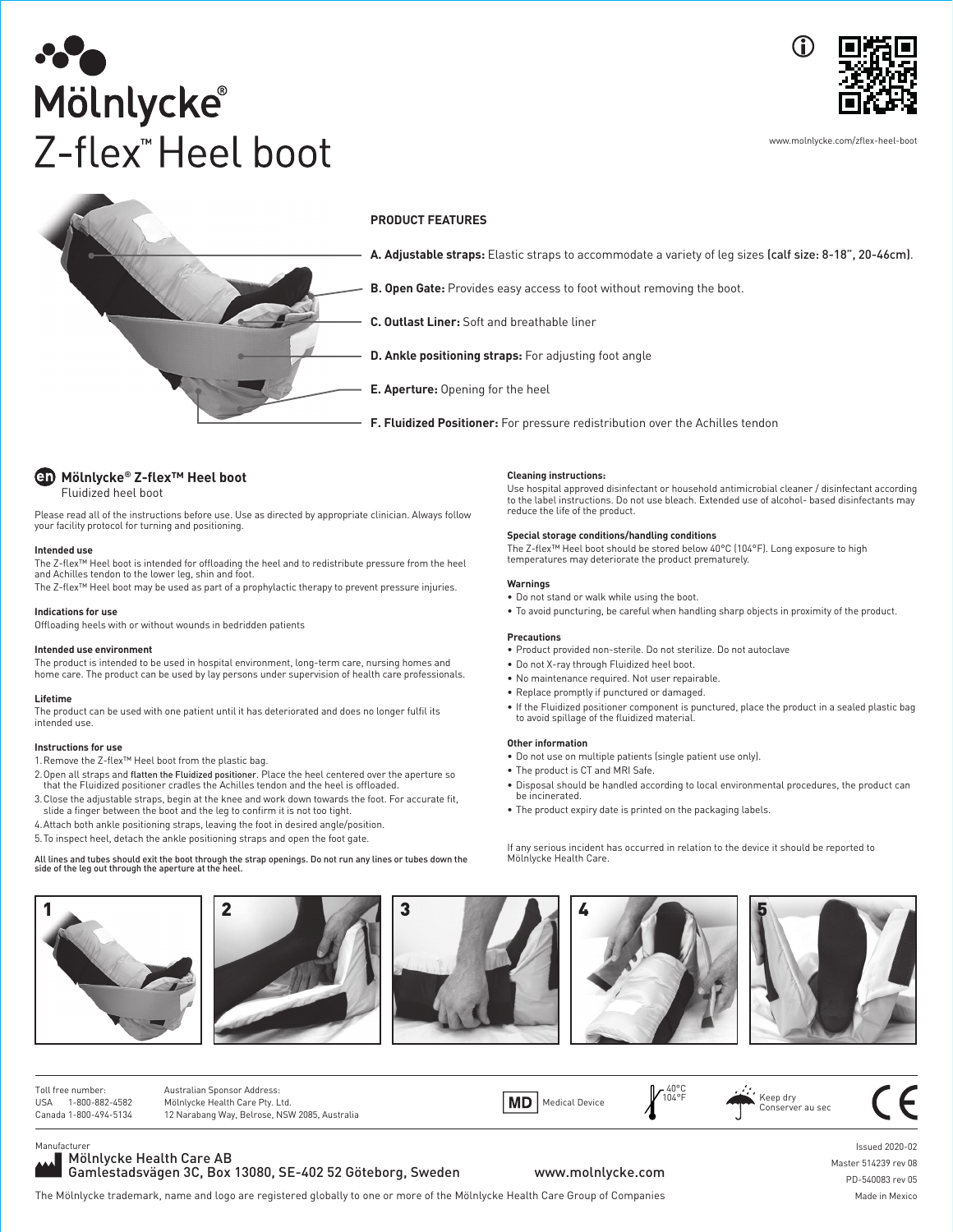

Bitte vor Verwendung die Bedienungsanleitung vollständig lesen. Verwendung wie durch einen qualifizierten Arzt angeordnet. Befolgen<br>Sie für das Drehen und Positionieren stets das Protokoll Ihrer Einrichtung.

## **Bestimmungsgemäßer Gebrauch**

Der Z-fl ex™ Fersenschuh dient zur Entlastung der Ferse und zur Umverteilung des Drucks von der Ferse und der Achillessehne zum Unterschenkel, Schienbein und Fuß. Der Z-flex™ Fersenschuh kann im Rahmen einer prophylaktischen Therapie zur Prävention von Druckverletzungen verwendet werden.

Dieses Produkt ist zum Einsatz in der Krankenhausumgebung, in<br>Langzeitpflegeeinrichtungen, Pflegeheimen und in der häuslichen Pflege (Homecare) vorgesehen. Das Produkt kann unter Aufsicht von medizinischem Fachpersonal auch von Laien verwendet werden.

**Anwendung/Indikation**

Entlastung der Ferse mit oder ohne Wunde bei bettlägerigen Patienten

## **Vorgesehene Einsatzumgebung**

#### **Lebensdauer**

Das Produkt kann bei einem Patienten verwendet werden, bis es Anzeichen von Abnutzung aufweist und seinen vorgesehenen Verwendungszweck nicht mehr erfüllt.

#### **PRODUKTEIGENSCHAFTEN**

- 1. Entnehmen Sie den Z-flex™ Fersenschuh aus dem Kunststoffbeutel.
- 2. Öffnen Sie alle Gurte und glätten Sie den fluidisierten Positionierer. Stützen Sie die Ferse mittig auf den Ausschnitt, sodass der fl uidisierte Positionierer die Achillessehne umschließt und die Ferse entlastet wird.
- 3. Schließen Sie die verstellbaren Gurte. Beginnen Sie am Knie und<br>gehen Sie von oben nach unten in Richtung Fuß. Prüfen Sie zur<br>Kontrolle des passenden Sitzes mit einen Finger zwischen Bein und Schuh, ob der Schuh nicht zu fest sitzt.
- 4. Bringen Sie beide Knöchel-Positionierungsgurte an und bewegen Sie den Fuß in den gewünschten Winkel/die gewünschte Position.
- 5. Nehmen Sie die Knöchel-Positionierungsgurte ab und öffnen Sie den Fußzugang, wenn Sie die Ferse untersuchen möchten.
- A. Verstellbare Gurte: Präzise einstellbare Gurte, um eine Anpassung an unterschiedliche Beingrößen zu ermöglichen.
- B. Offener Zugang: Einfacher Zugriff auf den Fuß, ohne den Schuh
- C. Outlast-Einlage: Weiche und atmungsaktive Einlage
- D. Knöchel-Positionierungsgurte: Zum Anpassen des Fußwinkels
- E. Ausschnitt: Öffnung für die Ferse.
- F. Fluidisierter Positionierer: Zur Druckumverteilung im Bereich der Achillessehne.

Der Z-flex™ Fersenschuh sollte bei unter 40 °C (104 °F) gelagert<br>werden. Durch lang anhaltende hohe Temperaturen kann das Produkt vorzeitig altern.

## Gebrauchsanweisung

- Das Produkt wird nicht steril geliefert. Nicht sterilisieren. Nicht autoklavieren.
- Den fluidisierten Fersenschuh nicht röntgen.
- Keine Wartung erforderlich. Darf nicht durch den Verwender repariert werden.
- Falls das Produkt durchstochen oder beschädigt wurde, ersetzen Sie es unverzüglich. • Wenn der fluidisierte Positionierer durchstochen ist, legen Sie ihn
- in einen Plastikbeutel und versiegeln Sie ihn, um ein Aŭslaufen des<br>fluidisierten Materials zu vermeiden.

#### **ES** Férula de talón Z-flex™ de Mölnlycke® Férula de talón fl uidizada

Kabel und Schläuche sollten über die Gurtöffnungen aus dem Schuh herausgeführt werden. Kabel oder Schläuche nicht an den Seiten des Beins aus dem Fersenausschnitt herausführen.

El diseño de la férula de talón Z-flex™ ha sido concebido para<br>reducir la carga de peso sobre el talón y redistribuir la presión desde la zona del talón y el tendón de Aquiles hacia la pantorrilla, la espinilla y el pie. La férula de talón Z-flex™ puede usarse como parte de una terapia profi láctica para prevenir las lesiones por presión.

#### **Reinigungsanweisung**

Verwenden Sie ein klinisch geprüftes Desinfektionsmittel oder einen antimikrobiellen Haushaltsreiniger/ein antimikrobielles Desinfektionsmittel gemäß den Anweisungen auf dem Etikett. Keine Bleichmittel verwenden. Eine langfristige Nutzung von Desinfektionsmitteln auf Alkoholbasis kann die Lebensdauer des Produkts verringern.

# **Besondere Lager-/Handhabungsbedingungen**

1. Extraiga la férula de talón Z-flex™ de la bolsa de plástico. 2. Abra todas las correas y aplane el posicionador fluidizado Coloque el talón centrado sobre la abertura, de modo que el posicionador fl uidizado sujete el tendón de Aquiles y

#### **Warnhinweise**

• Der Patient sollte nicht laufen oder stehen, während er den Schuh trägt. • Um ein Durchstechen zu vermeiden, ist beim Umgang mit scharfen Gegenständen in der Nähe des Produkts Vorsicht geboten.

#### **Vorsichtsmaßnahmen**

#### **Weitere Informationen**

• Sustituya el sistema inmediatamente si está perforado o ha sufrido daños. • Si los componentes del posicionador fluidizado están perforados, coloque el producto en una bolsa de plástico sellada para evitar el vertido de los materiales fluidizados.

- Nicht bei mehreren Patienten verwenden (nur Einmalgebrauch). • Das Produkt kann bei CT- und MRT-Untersuchungen verwendet werden.
- Die Entsorgung sollte gemäß den vor Ort geltenden Umweltschutzvorschriften erfolgen. Das Produkt darf verbrannt
- werden. • Das Haltbarkeitsdatum des Produkts ist auf dem Etikett auf der Verpackung aufgedruckt.

Falls ein schwerwiegender Vorfall im Zusammenhang mit dem Gerät aufgetreten ist, melden Sie dies an Mölnlycke Health Care.

Lea todas las instrucciones antes de utilizar el producto. Utilice el producto de acuerdo con las indicaciones del médico correspondiente. Siga siempre el protocolo de su centro para la movilización y colocación de pacientes.

#### **Uso previsto**

#### **Indicaciones de uso**

Descarga de la zona del talón con o sin heridas en pacientes inmovilizados en cama

**Entorno indicado**

El producto ha sido diseñado para su uso en hospitales, asistencia prolongada, residencias geriátricas y atención domiciliaria. Cualquier persona puede utilizar este producto bajo la supervisión de profesionales sanitarios.

**Vida útil**

El producto puede usarse en un paciente hasta que se haya deteriorado y ya no cumpla con su uso previsto. **CARACTERÍSTICAS DEL PRODUCTO**

A. Correas ajustables: correas elásticas que se adaptan a piernas de diversos tamaños (pantorrilas de 20-46 cm / 8-18 in). B. Portillo abierto: permite acceder fácilmente al pie sin retirar

la férula.

C. Papel protector duradero: papel protector suave y

transpirable.

D. Correas de colocación del tobillo: permiten ajustar el ángulo

F. Posicionador fluidizado: para la redistribuición de la presión

del pie.

E. Abertura: abertura para el talón.

sobre el tendón de Aquiles.

La botte talonnière Z-flex™ doit être stockée à une température<br>inférieure à 40 °C (104 °F). Une exposition prolongée à des températures élevées peut détériorer prématurément le dispositif.

**Instrucciones de uso**

descargue el peso del talón.

3. Cierre las correas ajustables, empezando en la zona de la rodilla y bajando hacia el pie. Para obtener un ajuste preciso, pase un dedo entre la bota y la pierna a fin de confirmar que .<br>no esté demasiado apretada. 4. Apriete las dos correas de colocación del tobillo, de modo que el pie quede en la posición / el ángulo deseado. 5. Para inspeccionar el talón, desabroche las correas de colocación del tobillo y abra el portillo del pie.

## **Mölnlycke® Z-flex™ hälstövel** Vätskefyllt hälskydd

Todos los tubos deben salir de la férula a través de las aberturas de la correa. No pase ningún tubo por debajo de la parte lateral de la pierna a través de la abertura situada en el talón.

**Instrucciones de limpieza**

Utilice un desinfectante aprobado para uso hospitalario o un limpiador/desinfectante antimicrobiano de uso doméstico conforme a lo indicado en las instrucciones de la etiqueta. No utilice lejía. Un uso prolongado de desinfectantes a base de alcohol puede reducir la vida útil del producto. **Condiciones especiales de almacenamiento y manejo**

La férula de talón Z-flex™ debe almacenarse a una temperatura<br>inferior a 40 °C (104 °F). Una exposición prolongada a<br>temperaturas elevadas puede deteriorar el producto antes de<br>tiempo.

- **FUNKTIONER**<br>A. Justerbara remmar: Elastiska remmar som annassas för ben A. Justerbara remmar: Elastiska remmar som anpassas för ben med varierande omkrets (mått runt vaden: 20-46 cm).
- B. Praktisk öppning under foten: Ger enkel åtkomst till foten utan att man behöver ta av hälstöveln.
- C. Outlast-material: Mjukt, bekvämt och med god andningsförmåga
- D. Justerbara ankelremmar: För justering av fotens vinkel
- E. Öppning: Öppning för hälen.
- F. Vätskefylld positioneringsdyna: Omfördelar trycket över hälsenan.

**Advertencias** 

• No se ponga en pie ni camine mientras esté utilizando la

férula.

• Tenga cuidado a la hora de manipular objetos afi lados cerca del producto con el fi n de evitar perforarlo.

- 1. Ta ut Z-flex™ hälstövel ur plastpåsen.
- 2. Öppna alla remmar och platta till den vätskefyllda positioneringsdynan. Placera hälen mitt över öppningen så att den vätskefyllda positioneringsdynan omsluter hälsenan och hälen avlastas.
- 3. Stäng de justerbara remmarna. Börja med remmarna vid<br>knät och jobba nedåt mot foten. Kontrollera att det inte sitter<br>för hårt genom att känna med ett finger mellan skyddet och benet.
- 4. Fäst de båda positioneringsremmarna över ankeln för att placera foten i önskad vinkel/position.
- 5. Lossa positioneringsremmarna för att inspektera hälen genom öppningen under foten.

**Precauciones** 

• El producto se suministra sin esterilizar. No lo esterilice. No esterilice el producto en autoclave. • No realice radiografías a través de la férula de talón fluidizada. • No requiere mantenimiento. El usuario no puede reparar el

Använd ett desinficeringsmedel för sjukhusbruk eller ett antimikrobiellt rengöringsmedel/desinfi ceringsmedel enligt anvisningarna på etiketten. Använd inte blekmedel. Regelbunden användning av alkoholbaserade desinficeringsmedel kan minska produktens livslängd.

Särskilda förvarings-/hanteringsförhållanden Z-flex™ hälstövel ska förvaras i en miljö med temperatur under<br>40 °C. Om produkten utsätts för höga temperaturer under en<br>längre tid kan det leda till att den försämras i förtid.

#### **Varninga**

producto.

**Otra información** 

• No utilice el producto con varios pacientes (solo puede ser

utilizado por un único paciente).

- Får ej användas för flera olika patienter (endast
- enpatientsbruk). • CT- och MR-säker.
- 
- Kasseras enligt lokala miljöregler. Produkten kan förbrännas. • Produktens förbrukningsdatum står angivet på förpackningen.

• El producto es adecuado para la realización de tomografías computarizadas e imágenes por resonancia magnética. • Debe desecharse respetando los procedimientos medioambientales locales. El producto puede incinerarse. • La fecha de caducidad del producto está impresa en las

Lees alle instructies vóór gebruik door. Gebruik het product volgens de aanwijzingen van de betreffende arts. Volg voor<br>draaien en positioneren altijd het protocol van uw instelling.

etiquetas del embalaje.

Cualquier incidente grave que se haya producido en relación con el dispositivo debe ser notifi cado a Mölnlycke Health Care.



Botte talonnière avec coussin de positionnement.

Veuillez lire l'intégralité du mode d'emploi avant utilisation. Utilisez ce dispositif conformément aux recommandations<br>d'un médecin qualifié. Veillez systématiquement à respecter le protocole de soins en vigueur dans votre établissement pour retourner et repositionner le patient.

#### **Utilisation prévue**

La botte talonnière Z-fl ex™ est destinée à la décharge du talon et à la redistribution de la pression depuis le talon et le tendon<br>d'Achille vers le bas de la jambe, le tibia et le pied. La botte talonnière Z-flex™ peut être utilisée dans le cadre d'un protocole de prévention des escarres.

# **Indications**

Décharge des talons avec ou sans plaies chez les patients alités

# **Cadre d'utilisation**

Le produit est destiné à être utilisé dans un environnement hospitalier, en soins de longue durée, en maison de retraite et en soins à domicile. Le produit peut être utilisé par des particuliers sous la supervision de professionnels de santé.

> Gebruik een door het ziekenhuis goedgekeurd<br>ontsmettingsmiddel of een antimicrobiële reiniger/<br>ontsmettingsmiddel voor huishoudelijk gebruik volgens de<br>instructies op het etiket. Gebruik geen bleekmiddel. Veelvuldig gebruik van ontsmettingsmiddelen op alcoholbasis kan de levensduur van het product verkorten.

**Speciale voorwaarden voor opslag en hantering**<br>De Z-flex™ hiellaars moet worden bewaard bij temperaturen<br>lager dan 40 °C (104 °F). Langdurige blootstelling aan hoge<br>temperaturen kan voortijdige slijtage van het product to

#### **Durée de vie**

Ce produit est à usage individuel jusqu'à ce qu'il soit abimé et ne réponde plus à l'usage auquel il est destiné.

#### **DESCRIPTION DU PRODUIT**

A. **Sangles réglables :** Sangles élastiques permettant de<br>s'adapter à plusieurs tailles de jambe (taille de mollet : 8-18",<br>20-46 cm).

• Maak geen röntgenfoto's door de gefluïdiseerde hiellaars heen. • Geen onderhoud vereist. Niet door de gebruiker te repareren.

- 
- B. Ouverture du pied : Permet d'accéder facilement au pied sans
- avoir à enlever la botte. C. Revêtement durable : Revêtement souple et respirant
- 
- D. Sangles de positionnement au niveau de la cheville : Pour l'ajustement de l'angle du pied
- E. Ouverture : Ouverture pour le talon.
- F. Coussin de positionnement : Pour la redistribution de la<br>pression sur le tendon d'Achille.
- 
- **Mode d'emploi** 1. Retirez la botte talonnière Z-flex™ de son emballage en plastique.
- 2. Ouvrez toutes les sangles et aplatissez le coussin de positionnement. Centrez le talon par rapport à l'ouverture de sorte que le coussin de positionnement entoure le tendon d'Achille et que le talon soit déchargé.
- 3. Fermez les sangles ajustables, en commençant par le genou<br>et en descendant vers le pied. Pour vérifier le chaussage,<br>passez un doigt entre la chaussure et la jambe pour confirmer<br>que la botte talonnière n'est pas trop s
- 4. Fixez les deux sangles de positionnement au niveau des chevilles afin que le pied adopte l'angle/la position souhaité(e).
- 5. Pour inspecter le talon, détachez les sangles de positionnement de la cheville et ouvrez l'ouverture du pied.

Toutes les tubulures doivent sortir de la botte par les ouvertures des sangles. Ne faites passer aucune tubulure sur le côté de la jambe par l'ouverture située au niveau du talon.

#### **Instructions de nettoyage**

Utilisez un désinfectant à usage hospitalier ou un nettoyant/ désinfectant antimicrobien ménager conformément aux indications mentionnées sur l'étiquette. N'utilisez pas d'eau de Javel. L'utilisation prolongée de désinfectants à base d'alcool peut réduire la durée de vie du dispositif.

## **Conditions spéciales de stockage/de manipulation**

## **Mises en garde**

- Il est interdit de se tenir debout ou de marcher avec la botte talonnière.
- Pour éviter les perforations, soyez prudent lorsque vous manipulez des objets tranchants à proximité du dispositif.

## **Précautions d'emploi**

- Le dispositif fourni n'est pas stérile. Ne pas stériliser. Ne mettez pas le produit dans un autoclave
- Les rayons X ne doivent jamais traverser la botte talonnière avec coussin de positionnement.
- Aucune maintenance n'est requise. Le dispositif ne peut pas être réparé par l'utilisateu
- Remplacez rapidement le dispositif s'il est percé ou
- endommagé. • Si le coussin de positionnement est percé, il doit être placé dans un sac en plastique scellé pour éviter toute fuite de
	-
- **Informations complémentaires** • Il ne doit pas être utilisé par des patients différents (destiné à
- un usage strictement individuel). • Le produit est compatible avec les technologies de
- tomodensitométrie et d'imagerie par résonance magnétique. • La mise au rebut du produit doit respecter les procédures
- environnementales locales. Le produit peut être incinéré.
- La date d'expiration de ce dispositif est imprimée sur l'étiquette de l'emballage.

liquide.

Tout incident grave survenu dans le cadre de l'utilisation du dispositif doit être signalé à Mölnlycke Health Care.













Läs alla anvisningar innan användning. Använd enligt vårdgivarens anvisning. Följ alltid de regler för vändning och positionering som gäller på din klinik/avdelning.

## **Användningsområden**

Z-fl ex™ hälstövel är avsedd att avlasta hälen och omfördela tryck från hälen och hälsenan till underbenet, vaden och foten. Z-flex™ hälstövel kan användas som en del av en förebyggande åtgärd mot trycksår.

## **Användningsindikationer**

Avlasta hälen hos sängbundna patienter, med eller utan sår

## **Avsedd användningsmiljö**

Denna produkt är avsedd att användas i sjukhusmiljö, i hemvården, under långsiktig vård och på vårdhem. Produkten kan användas av personer utan vårdutbildning, under överinseende av vårdpersonal.

## **Livslängd**

Produkten kan användas av en patient tills den är förbrukad och inte längre kan användas för det avsedda syftet.

## **Bruksanvisning**

Alla slangar ska placeras så att de leds ut genom skyddets öppning ovanför remmarna. De ska inte läggas längsmed benet så att de leds ut genom hälöppningen.

#### **Rengöringsinstruktioner**

- Stå inte på foten och försök inte att gå med hälstöveln på.
- Var försiktig med vassa föremål i närheten av produkten för att undvika perforering av den.

## **Försiktighetsåtgärder**

- Produkten är icke-steril. Den ska inte steriliseras. Den ska inte autoklaveras
- Använd inte hälstöveln vid röntgen.
- Produkten kräver inget underhåll. Kan ej repareras av användaren.
- Byt genast ut produkten om det går hål i den eller om den skadas.
- Om den vätskefyllda positioneringsdynan punkteras ska produkten placeras i en förseglad plastpåse för att undvika vätskespill.

#### **Övrig information**

Om en allvarlig incident med koppling till produkten inträffar ska detta rapporteras till Mölnlycke Health Care.

# **Mölnlycke ® Z-fl ex™ hiellaars**

Gefl uïdiseerde hiellaars

**Beoogd gebruik**

De Z-fl ex™ hiellaars is bedoeld om de hiel te ontlasten en de druk van de hiel en de achillespees te herverdelen over onderbeen, scheenbeen en voet.

De Z-flex™ hiellaars kan worden gebruikt als onderdeel van een<br>profylactische behandeling ter voorkoming van decubitus.

**Indicaties voor gebruik**<br>Ontlasting van de hielen met of zonder wonden bij bedlegerige<br>patiënten

## **Beoogde gebruiksomgeving**

Het product is bedoeld voor gebruik in ziekenhuisomgevingen, instellingen voor langdurige zorg, verpleeghuizen en de thuiszorg. Het product kan onder toezicht van zorgverleners door

leken worden gebruikt.

**Levensduur**

Het product kan bij één patiënt worden gebruikt tot het versleten is en niet langer de beoogde functie kan vervullen.

**PRODUCTKENMERKEN**

A. Verstelbare banden: elastische banden waarmee de pasvorm nauwkeurig kan worden afgestemd op een verscheidenheid aan beenmaten (kuitmaat: 20-46 cm).

B. Voetopening: biedt eenvoudige toegang tot de voet zonder de

laars te verwijderen.

C. Outlast-voering: zachte en ademende voering.

D. Enkelbanden: voor het aanpassen van de voethoek.

E. Opening: opening voor de hiel.

F. Gefl uïdiseerde steun: voor herverdeling van de druk over de

**Gebruiksaanwijzing**<br>1. Neem de Z-flex™ hiellaars uit de plastic zak.

2. Open alle banden en druk de gefluïdiseerde steun plat. Plaats de hiel gecentreerd boven de opening, zodat de gefluïdiseerde<br>steun de achillespees omsluit en de hiel wordt ontlast.

achillespees.

3. Sluit de verstelbare banden; begin bij de knie en werk omlaag

richting de voet. Om een goede pasvorm te waarborgen, schuift u een vinger tussen de laars en het been om te controleren of de laars niet te strak zit.

4. Bevestig beide enkelbanden, waarbij u de voet in de gewenste

hoek/stand laat.

5. Om de hiel te inspecteren, maakt u de enkelbanden los en opent u de voetopening.

Alle verbindingen en slangen moeten door de bandopeningen uit de laars worden geleid. Verbindingen of slangen niet langs het been door de opening bij de hiel naar buiten leiden.

**Reinigingsinstructies**

**Waarschuwingen** 

• Niet met aangebrachte laars staan of lopen.

• Wees voorzichtig bij het hanteren van scherpe voorwerpen in de buurt van het product om perforatie te voorkomen.

**Voorzorgsmaatregelen** 

• Het product wordt niet-steriel geleverd. Niet steriliseren. Niet geschikt voor de autoclaaf.

• Onmiddellijk vervangen bij perforatie of beschadiging. • Bij perforatie van de gefl uïdiseerde steun moet u het product in een afgesloten plastic zak plaatsen om morsen van het gefl uïdiseerde materiaal te voorkomen.

**Overige informatie** 

• Niet bij meerdere patiënten gebruiken (alleen te gebruiken bij

één patiënt).

• Het product is CT- en MRI-veilig.

• Voer het product af volgens de ter plaatse geldende milieuvoorschriften; het product kan worden verbrand.

• De vervaldatum van het product staat op de verpakkingslabels

gedrukt.

Als er een ernstig incident in verband met het product is opgetreden, moet dat worden gemeld aan Mölnlycke Health Care.



*2*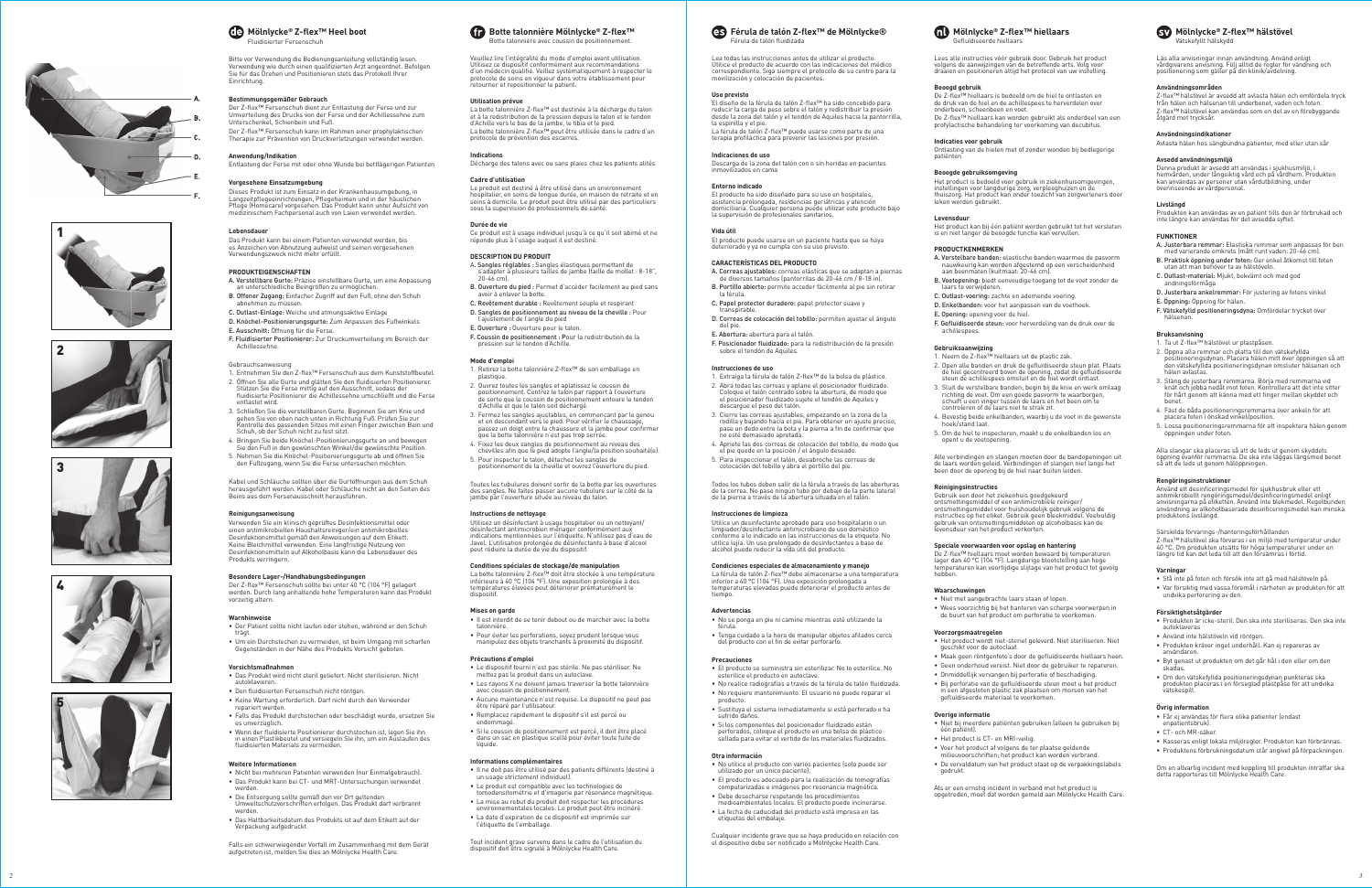Leggere attentamente le istruzioni prima dell'uso. Utilizzare secondo le indicazioni del personale clinico qualificato. Attenersi sempre al protocollo della struttura per la movimentazione e il posizionamento.

Lo stivaletto di protezione del tallone Z-flex™ è ideato per alleggerire la pressione sul tallone e ridistribuire la pressione dal tallone e dal tendine d'Achille alla parte inferiore della gamba, alla tibia e al piede.

#### **Indicazioni d'uso**

Lo stivaletto di protezione del tallone Z-flex™ può essere utilizzato<br>nell'ambito di un protocollo di prevenzione delle lesioni da pressione.

Il prodotto è destinato a essere utilizzato in ambiente ospedaliero,<br>nell'ambito dell'assistenza domiciliare e a lungo termine e nelle<br>case di cura. Il prodotto può essere utilizzato da persone non esperte sotto la supervisione del personale sanitario.

- A. Fasce regolabili: fasce elastiche per adattarsi a gambe di varie misure (misura del polpaccio: 20-46 cm). B: Apertura di accesso: offre un facile accesso al piede senza dover rimuovere lo stivaletto.
- C. Rivestimento Outlast: rivestimento morbido e traspirante.
- D. Fasce per il posizionamento delle caviglie: per regolare l'angolo del piede.
- E. Apertura: apertura per il tallone.
	- F. Cuscino di posizionamento fluidizzato: per la ridistribuzione<br>della pressione sul tendine d'Achille.

#### **Indicazioni per l'uso**

Alleggerire la pressione sui talloni con o senza lesioni in pazienti allettati

## **Ambiente di utilizzo previsto**

## **Durata**

Il prodotto può essere utilizzato su un solo paziente finché non si<br>deteriora e non risulta più idoneo all'uso previsto.

#### **CARATTERISTICHE DEL PRODOTTO**

- 1. Rimuovere lo stivaletto di protezione del tallone Z-flex™ dal<br>sacchetto di plastica.
- 2. Aprire tutte le fasce e spianare il cuscino di posizionamento fluidizzato. Posizionare il tallone centralmente rispetto all'apertura in modo che il cuscino di posizionamento fluidizzato<br>mantenga delicatamente in posizione il tendine d'Achille e si riduca la pressione sul tallone.
- 3. Chiudere le fasce regolabili, partendo dal ginocchio e scendendo verso il piede. Per una vestibilità perfetta, far scorrere un dito tra lo stivaletto e la gamba per assicurarsi che non sia troppo
- stretto. 4. Fissare entrambe le fasce di posizionamento della caviglia, lasciando il piede nell'angolo/posizione desiderata.
- 5. Per ispezionare il tallone, rimuovere le fasce di posizionamento della caviglia e aprire la parte di accesso al piede.

Conservare lo stivaletto di protezione del tallone Z-flex™ a una<br>temperatura inferiore a 40 °C (104 °F). L'esposizione prolungata a temperature elevate potrebbe causare il deterioramento precoce del prodotto.

#### **Istruzioni per l'uso**

- Il prodotto è fornito non sterile. Non sterilizzare. Non sterilizzare in autoclave. • Non utilizzare lo stivaletto fluidizzato di protezione del tallone
- durante le procedure ai raggi X. • Non occorre manutenzione. Prodotto non riparabile dall'utente.
- Sostituire immediatamente se forato o danneggiato.
- In caso di foratura del cuscino di posizionamento fluidizzato,
- riporre il prodotto in un sacchetto di plastica sigillato per evitare<br>la fuoriuscita del materiale fluidizzato.

A bota de calcanhar Z-fl ex™ destina-se a eliminar a carga sobre o calcanhar e a redistribuir a pressão do calcanhar e do tendão de Aquiles para a parte inferior da perna, canela e pé. A bota de calcanhar Z-flex™ pode ser usada como parte de uma<br>terapêutica profilática para evitar lesões causadas pela pressão.

Qualsiasi cavo o cannula deve uscire dallo stivaletto attraverso le aperture delle fasce. Non lasciare scendere i cavi e le cannule lungo la gamba attraverso l'apertura sul tallone. **CARACTERÍSTICAS DO PRODUTO** variedade de tamanhos da perna (tamanho da barriga da

#### **Istruzioni per la pulizia**

Utilizzare un disinfettante approvato dal centro medico o un comune disinfettante/detergente antimicrobico in base alle istruzioni riportate sull'etichetta. Non usare candeggina. L'uso prolungato di disinfettanti a base di alcol può ridurre la durata utile del prodotto.

# **Condizioni di conservazione/gestione speciali**

#### **Avvertenze**

Todas as linhas e tubos deverão sair da bota através das aberturas na fita. Não coloque nenhuma via ou tubo ao longo da

- Non stare in piedi o camminare mentre si indossa lo stivaletto. • Maneggiare con cautela oggetti affi lati in prossimità del prodotto
- per non forarlo.

## **Precauzioni**

• Não fique de pé nem ande enquanto estiver a usar a bota. • Para evitar perfurações, tenha cuidado quando manusear objetos cortantes na proximidade do produto.

## **Altre informazioni**

- Non utilizzare su più pazienti (uso esclusivo su un solo paziente). • Il prodotto è compatibile con risonanze magnetiche e tomografie computerizzate.
- Lo smaltimento deve essere effettuato in conformità alle procedure locali in materia di tutela dell'ambiente; il prodotto può essere incenerito.
- La data di scadenza del prodotto è stampata sull'etichetta della confezione.

## **Mölnlycke® Z-flex™ Heel boot** Fluidiseret hælstøvle

Eventuali gravi incidenti in relazione al dispositivo devono essere riferiti a Mölnlycke Health Care.

Leia todas as instruções antes de utilizar. Utilize de acordo com as instruções de um médico especializado. Siga sempre o protocolo das instalações para virar e posicionar.

#### **Utilização prevista**

## **Indicações de utilização**

Eliminar a carga sobre calcanhares com ou sem ferimentos em doentes acamados

Ambiente de utilização prevista

O produto deve ser utilizado em ambiente hospitalar, em cuidados continuados, lares de idosos e assistência domiciliária. O produto pode ser usado por pessoas leigas sob a supervisão de

profi ssionais de saúde.

**Vida útil**

O produto pode ser usado num doente até fi car deteriorado e já

não cumprir a utilização prevista.

Z-flex™ Heel boot skal opbevares under 40 °C (104 °F). Længerevarende eksponering for høje temperaturer kan medføre, at produktets levetid reduceres.

perna: 8 a 18 polegadas, 20 a 46 cm).

B. Entrada aberta: Proporciona um acesso fácil ao pé, sem necessidade de retirar a bota. C. Revestimento duradouro: revestimento macio e respirável D. Fitas de posicionamento do tornozelo: para regular o ângulo

F. Posicionador fluidizado: para redistribuição da pressão sobre

1. Retire a bota de calcanhar Z-flex™ do saco de plástico. 2. Abra todas as fitas e achate o posicionador fluidizado. Centre o calcanhar sobre a abertura, de modo a que o posicionador fluidizado proporcione suporte ao tendão de Aquiles e seja

do pé

E. Abertura: abertura para o calcanhar.

o tendão de Aquiles. **Instruções de utilização**

eliminada a pressão sobre o calcanhar.

3. Feche as fi tas ajustáveis, começando no joelho e descendo em direção ao pé. Para um ajuste preciso, deslize um dedo entre a bota e a perna para confi rmar que não está demasiado

apertada.

4. Una ambas as fi tas de posicionamento do tornozelo, deixando

o pé na posição/ângulo pretendido.

5. Para inspecionar o calcanhar, solte as fi tas de posicionamento do tornozelo e abra a entrada do pé.

perna a sair através da abertura do calcanhar.

**Instruções de limpeza**

Utilize um desinfetante hospitalar aprovado ou um detergente/ desinfetante doméstico antimicrobiano de acordo com as instruções da etiqueta. Não utilize lixívia. A utilização excessiva de desinfetantes à base de álcool pode reduzir o tempo de vida

do produto.

**Condições especiais de armazenamento/manuseamento** A bota de calcanhar Z-flex™ deverá ser guardada a uma<br>temperatura inferior a 40 °C. A exposição longa a temperaturas temperatura inferior a 40 °C. A exposição longa a temperaturas elevadas pode deteriorar prematuramente o produto.

**Avisos** 

**Precauções** 

derrame do material fluidizado

• Produto não estéril. Não esterilizar. Não utilizar autoclave • Não utilizar raios-X na bota de calcanhar fluidizada • Não é necessária manutenção. Não é reparável pelo utilizador. • Substituir de imediato se perfurado ou danificado. • Se o componente do posicionador fluidizado estiver perfurado, coloque o produto num saco pl´astico selado para evitar o

Διαβάστε προσεκτικά όλες τις οδηγίες πριν τη χρήση. Χρήση<br>σύμφωνα με τις οδηγίες κατάλληλου κλινικού ιατρού. Πάντα να<br>ακολουθείτε το πρωτόκολλο του κέντρου σας για την περιστροφή και την τοποθέτηση.

**Outras informações** 

• Não utilizar em vários pacientes (utilização apenas para um

Η μπότα με πτέρνα Z-flex™ προορίζεται για αφαίρεση του βάρους<br>από την πτέρνα και ανακατανομή της πίεσης από την πτέρνα και<br>τον αχίλλειο τένοντα στο κάτω μέρος του άκρου, την κνήμη και το πέλμα.

único paciente).

• O produto pode ser usado em TC e IRM. • A eliminação deverá ser efetuada de acordo com os procedimentos ambientais locais. O produto pode ser

incinerado.

embalagem

• A data de validade do produto está impressa nos rótulos da

Caso tenha ocorrido algum incidente grave relacionado com o dispositivo, deverá ser comunicado à Mölnlycke Health Care.

Læs alle anvisningerne før brug. Anvendes efter lægens anvisninger. Følg altid arbejdspladsens protokol for vending og positionering.

Z-flex™ Heel boot er beregnet til aflastning af hælen og<br>omfordeling af tryk fra hælen og akillessenen på underbenet,

Z-flex™ Heel boot kan anvendes som en del af en profylaktisk<br>behandling for at undgå trykskader.

**Tilsigtet anvendelse**

skinnebenet og foden.

**Indikationer for anvendelse**

Afl astning af hæle med eller uden sår hos sengeliggende

patienter.

- 1. Αφαιρέστε την μπότα με πτέρνα Z-flex™ από την πλαστική<br>θήκη της.
- 2. Ανοίξτε όλους τους ιμάντες και ισιώστε τον ρευστοποιημένο ρυθμιστή θέσης. Τοποθετήστε την πτέρνα κεντραρισμένη πάνω από το άνοιγμα, έτσι ώστε ο ρευστοποιημένος ρυθμιστής θέσης να περιβάλλει τον αχίλλειο τένοντα και να αφαιρείται το βάρος από την πτέρνα.
- 3. Κλείστε τους ρυθμιζόμενους ιμάντες, ξεκινώντας από το γόνατο και πηγαίνοντας προς τα κάτω στο πέλμα. Για ακριβή εφαρμογή, σύρετε το δάχτυλό σας ανάμεσα στην μπότα και το πόδι για να βεβαιωθείτε ότι δεν είναι πολύ σφιχτή.
- 4. Τοποθετήστε τους ιμάντες τοποθέτησης αστραγάλου, αφήνοντας το πέλμα στην επιθυμητή γωνία/θέση.
- 5. Για να ελέγξετε την πτέρνα, αφαιρέστε τους ιμάντες τοποθέτησης αστραγάλου και ανοίξτε την πύλη πέλματος.

## **Miljø for tilsigtet anvendelse**

Produktet er beregnet til brug i hospitalsmiljøer, på plejehjem og<br>til langtidspleje samt pleje i hjemmet. Produktet kan bruges af<br>ikke-fagpersoner under tilsyn af sundhedspersonale.

**Levetid**

Χρησιμοποιείστε το εγκεκριμένο από το νοσοκομείο απολυμαντικό<br>ή οικιακό αντιμικροβιακό καθαριστικό / απολυμαντικό σύμφωνα με<br>τις οδηγίες της ετικέτας. Μην χρησιμοποιείτε χλωρίνη. Εκτεταμένη χρήση απολυμαντικών με βάση το αλκοόλ μπορεί να μειώσει τη διάρκεια ζωής του προϊόντος.

Produktet kan anvendes til én patient, indtil produktet er slidt op og ikke længere kan bruges til sin tilsigtede anvendelse.

> Η μπότα με πτέρνα Z-flex™ πρέπει να φυλάσσεται σε θερμοκρασία<br>κάτω των 40°C (104°F). Η μακρά έκθεση σε υψηλές θερμοκρασίες μπορεί να προκαλέσει πρόωρη φθορά του προϊόντος.

**PRODUKTEGENSKABER** forskellige benstørrelser (lægstørrelse: 8-18", 20-46 cm) B. Fodåbning: Giver nem adgang til foden uden aftagning af

støvlen.

C. Outlast-for: Blødt og åndbart for.

D. Ankelpositioneringsremme: Til justering af fodens vinkel. E. Åbning: Åbning til hælen.

F. Fluidiseret positionsstabilisator: Til omfordeling af tryk over

. Tag Z-flex™ Heel boot ud af plastikposen.

2. Åbn alle remme, og læg den fluidiserede positionsstabilisator fladt ned. Placer hælen midt på åbningen, således at den<br>fluidiserede positionsstabilisator omslutter akillessenen, og

akillessenen. **Brugsanvisning**

hælen aflastes.

3. Luk de justerbare remme. Begynd ved knæet, og arbejd dig ned mod foden. For at opnå en nøjagtig pasform skal du lade en fi nger glide ned mellem støvlen og benet for at kontrollere, at støvlen ikke sidder for stramt.

4. Fastgør begge ankelpositioneringsremme, således at foden er i den ønskede vinkel/stilling.

5. Når hælen skal undersøges, skal<br>ankelpositioneringsremmene tages af, og fodåbningen skal<br>åbnes.

Alle ledninger og slanger skal føres ud fra støvlen gennem<br>åbningerne ved remmene. Undlad at føre ledninger eller slanger<br>ned langs siden af benet og ud gennem åbningen ved hælen.

Brug desinfektionsmiddel, der er godkendt til hospitalsbrug,<br>eller antimikrobielt husholdningrengøringsmiddel/<br>desinfektionsmiddel iht. anvisningerne på mærkaten. Brug<br>ikke blegemiddel. Længerevarende brug af spritbaserede

**Rengøringsanvisninger**

## **Særlige opbevarings-/håndteringsforhold**

**Advarsler** 

• Undlad at stå eller gå, når støvlen anvendes.

• Vær forsigtig, når der anvendes skarpe genstande i nærheden af produktet, så punktering undgås.

**Forholdsregler** 

• Produktet leveres som ikke-sterilt. Må ikke steriliseres. Må

• Foretag ikke røntgenundersøgelser gennem den fluidiserede

ikke autoklaveres.

hælstøvle.

• Vedligeholdelse er ikke påkrævet. Kan ikke repareres af

brugeren.

• Produktet skal omgående udskiftes, hvis det punkteres eller

• Hvis den fluidiserede positionskomponent er punkteret, skal produktet placeres i en forseglet plastpose for at undgå udslip<br>af det fluidiserede materiale.

• Må ikke anvendes til flere patienter (må kun anvendes på en

beskadiges.

**Andre oplysninger** 

enkelt patient).

• Produktet er CT- og MR-sikkert.

• Bortskaffelse skal ske i overensstemmelse med lokale, miljømæssige procedurer. Produktet kan brændes. • Produktets udløbsdato er trykt på emballagens etiket.

Enhver alvorlig ulykke i forbindelse med produktet skal rapporteres til Mölnlycke Health Care.



# **Μπότα με πτέρνα Mölnlycke® Z-flex™**

# **Mölnlycke ®n Z-fl ex™-kantakenkä**

Nestepehmustettu kantakenkä

Lue kaikki ohjeet ennen käyttöä. Käytä lääkärin ohjeiden mukaisesti. Noudata kääntämisessä ja asennon tukemisessa aina klinikan käytäntöä.

## **Käyttötarkoitus**

Z-fl ex™-kantakenkä on tarkoitettu kantapään kuormituksen vähentämiseen ja paineen siirtämiseen kantapäästä ja akillesjänteestä sääreen ja jalkaterään. Z-flex™-kantakenkää voidaan käyttää ennaltaehkäisevän hoidon osana painevammojen estämisessä.

#### **Käyttöaiheet**

Haavaisten tai haavattomien kantapäiden kuormituksen vähentäminen vuodepotilailla.

## **Käyttöympäristö**

Tuote on tarkoitettu käytettäväksi sairaalaympäristössä, pitkäaikaishoidossa, hoitokodeissa ja kotihoidossa. Maallikot voivat käyttää tätä tuotetta terveydenhoidon ammattilaisten valvonnassa.

#### **Käyttöikä**

Tuotetta voidaan käyttää yhdellä potilaalla, kunnes tuote kuluu eikä enää täytä käyttötarkoituksen vaatimuksia.

## **TUOTTEEN OMINAISUUDET**

- A. Säädettävät hihnat: Joustavilla hihnoilla kenkä voidaan säätää erikokoisiin jalkoihin sopivaksi (pohjekoko: 20 - 46 cm). B. Avoin luukku: Jalka on helposti ulottuvilla ilman kengän
- poistamista.
- C. Outlast-vuori: Pehmeä ja hengittävä vuori D. Nilkkahihnat: Jalan kulman säätämiseen
- E. Aukko: Aukko kantapäätä varten.
- F. Nestepehmustettu asentotyyny: Paineen jakamiseen
- akillesjänteen yli.

## **Käyttöohjeet**

- 1. Poista Z-fl ex™-kantakenkä muovilaukusta.
- 2. Avaa kaikki hihnat ja litistä nestepehmustettu asentotyyny. Keskitä kantapää aukon päälle niin, että nestepehmustettu asentotyyny asettuu akillesjänteen päälle ja kantapää vapautuu kuormituksesta.
- 3. Sulje säädettävät hihnat alkaen polvesta ja edeten kohti jalkaterää. Työnnä sormi jalkineen ja säären väliin varmistaaksesi, ettei jalkine ole liian tiukalla.
- 4. Kiinnitä molemmat nilkkahihnat niin, että jalkaterä jää haluttuun kulmaan ja asentoon.
- 5. Kun kantapäätä halutaan tutkia, irrota nilkkahihnat ja avaa jalkaluukku.

Kaikkien johtojen ja letkujen pitää tulla ulos kengästä hihna-aukkojen kautta. Älä vie mitään johtoja tai letkuja jalan sivusta ulos kantapään aukon kautta.

#### **Puhdistusohjeet**

Käytä sairaalan hyväksymää desinfiointiainetta tai<br>kotitalouskäyttöön tarkoitettua antimikrobista puhdistus-/ desinfiointiainetta etiketin ohjeiden mukaan. Älä käytä<br>valkaisuainetta. Alkoholinohjaisten desinfiointiaineiden runsas valkaisuainetta. Alkoholipohjaisten desinfiointiaineiden runsas<br>käyttö voi lyhentää tuotteen käyttöikää.

## **Erityiset säilytysolosuhteet/käsittelyolosuhteet**

Z-fl ex™-kantakenkä tulee säilyttää alle 40 °C:n (104°F) lämpötilassa. Pitkä altistuminen korkeille lämpötiloille voi heikentää tuotteen kuntoa ennenaikaisesti.

### **Varoitukset**

• Älä seiso tai kävele kenkää käyttäessäsi.

• Reikien välttämiseksi käytä teräviä esineitä varovasti tuotteen läheisyydessä.

## **Huomioitavaa**

• Tuote toimitetaan epästeriilinä. Älä steriloi. Älä käytä autoklaavia

- Älä ota röntgenkuvia nestepehmustetun korkokengän läpi.
- Huoltoa ei tarvita. Ei käyttäjän korjattavissa.
- Vaihda reikiintynyt tai vahingoittunut järjestelmä viipymättä.
- Jos nestepehmustettuun asentotyynyyn tulee reikä, se on laitettava tiiviiseen muovipussiin nestepehmustuksessa käytettyjen materiaalien vuotamisen estämiseksi.

## **Muita tietoja**

- Älä käytä monella potilaalla (vain yhden potilaan käyttöön).
- Tuote on turvallinen tietokonetomografiassa ja
- magneettikuvauksessa.
- Tuote on hävitettävä paikallisten ympäristömääräysten
- mukaan. Tuote voidaan polttaa. • Tuotteen viimeinen käyttöpäivä on painettu pakkaukseen.
- 

Jos tuotteen käytön yhteydessä ilmenee vakavia vaikutuksia, siitä on ilmoitettava Mölnlycke Health Carelle.

## $\bullet$  **Bota de calcanhar Z-flex™ da Mölnlycke®** .<br>Bota de calcanhar fluidizada

Μπότα με ρευστοποιημένη πτέρνα

## **Ενδεδειγμένη χρήση**

Η μπότα με πτέρνα Z-fl ex™ μπορεί να χρησιμοποιηθεί στο πλαίσιο θεραπείας προφύλαξης για την αποτροπή τραυματισμών λόγω πίεσης.

## **Ενδείξεις χρήσης**

Αφαίρεση βάρους από την πτέρνα, με ή χωρίς πληγή, σε ασθενείς σε κατάκλιση

## **Περιβάλλον προοριζόμενης χρήσης**

Το προϊόν προορίζεται για χρήση σε νοσοκομειακό περιβάλλον, μακροπρόθεσμη περίθαλψη, οίκους ευγηρίας και κατ' οίκον περίθαλψη. Το προϊόν μπορεί να χρησιμοποιηθεί από μη επαγγελματίες, υπό την επίβλεψη επαγγελματιών υγείας.

#### **Διάρκεια ζωής**

Το προϊόν μπορεί να χρησιμοποιηθεί σε έναν ασθενή, μέχρι να φθίνει και να μην εκπληρώνει πλέον την προοριζόμενη χρήση του.

- **ΧΑΡΑΚΤΗΡΙΣΤΙΚΑ ΠΡΟΪΟΝΤΟΣ Α. Ρυθμιςόμενοι ιμάντες:** Ελαστικοί ιμάντες για προσαρμογή του<br>προϊόντος σε διάφορα μεγέθη ποδιού (μέγεθος κνήμης: 8-18",<br>20-46cm).
- Β. Ανοικτή πύλη: Παρέχει εύκολη πρόσβαση στο πέλμα χωρίς να αφαιρέσετε την μπότα.
- Γ. Εξωτερικό περίβλημα: Απαλό περίβλημα που αναπνέει.
- Δ. Ιμάντες τοποθέτησης στον αστράγαλο: Για προσαρμογή της γωνίας του πέλματος
- Ε. Άνοιγμα: Άνοιγμα πτέρνας.
- ΣΤ. Ρευστοποιημένος ρυθμιστής θέσης Για ανακατανομή της πίεσης στον αχίλλειο τένοντα.

## **Οδηγίες χρήσης**

Όλες οι συνδέσεις και τα σωληνάρια πρέπει να εξέρχονται από την μπότα μέσω των ανοιγμάτων των ιμάντων. Μην περνάτε γραμμές ή σωλήνες από την πλευρά του ποδιού και έξω μέσω της οπής στην πτέρνα.

## **Οδηγίες καθαρισμού**

## **Ειδικές συνθήκες αποθήκευσης/συνθήκες χειρισμού**

#### **Προειδοποιήσεις**

- Μην στέκεστε και μην περπατάτε ενώ χρησιμοποιείτε την μπότα. • Για να αποφύγετε τη διάτρηση, προσέχετε όταν χειρίζεστε
- αιχμηρά αντικείμενα κοντά στο προϊόν.

#### **Προφυλάξεις**

- Το προϊόν που παρέχεται δεν είναι αποστειρωμένο. Μην αποστειρώνετε. Μην αποστειρώνετε σε αυτόκαυστο κλίβανο.
- Μην εκθέτετε τη μπότα με ρευστοποιημένη πτέρνα σε ακτίνες Χ.
- Δεν απαιτείται συντήρηση. Δεν είναι επισκευάσιμο από τον χρήστη.
- Αντικαταστήστε αμέσως εάν τρυπηθεί ή καταστραφεί.
- Εάν ο ρευστοποιημένος ρυθμιστής θέσης διατρηθεί, τοποθετήστε το προϊόν σε μια σφραγισμένη πλαστική σακούλα για την αποφυγή διαρροών του ρευστοποιημένου υλικού.

#### **Λοιπές πληροφορίες**

- Να μην χρησιμοποιείται σε πολλούς ασθενείς (μόνο για χρήση μεμονωμένων ασθενών).
- Το προϊόν είναι ασφαλές για χρήση σε CT και MRI.
- Η απόρριψη πρέπει να ολοκληρώνεται σύμφωνα με τις τοπικές περιβαλλοντικές διαδικασίες. Το προϊόν μπορεί να υποβληθεί σε καύση.
- Η ημερομηνία λήξης του προϊόντος είναι τυπωμένη στις ετικέτες της συσκευασίας.

Σε περίπτωση που συμβεί κάποιο σοβαρό συμβάν σε σχέση με τη συσκευή, θα πρέπει να επικοινωνείτε με την Mölnlycke Health Care.

*4*

# **Stivaletto di protezione del tallone Mölnlycke® Z-flex™**

Stivaletto fluidizzato di protezione del tallone











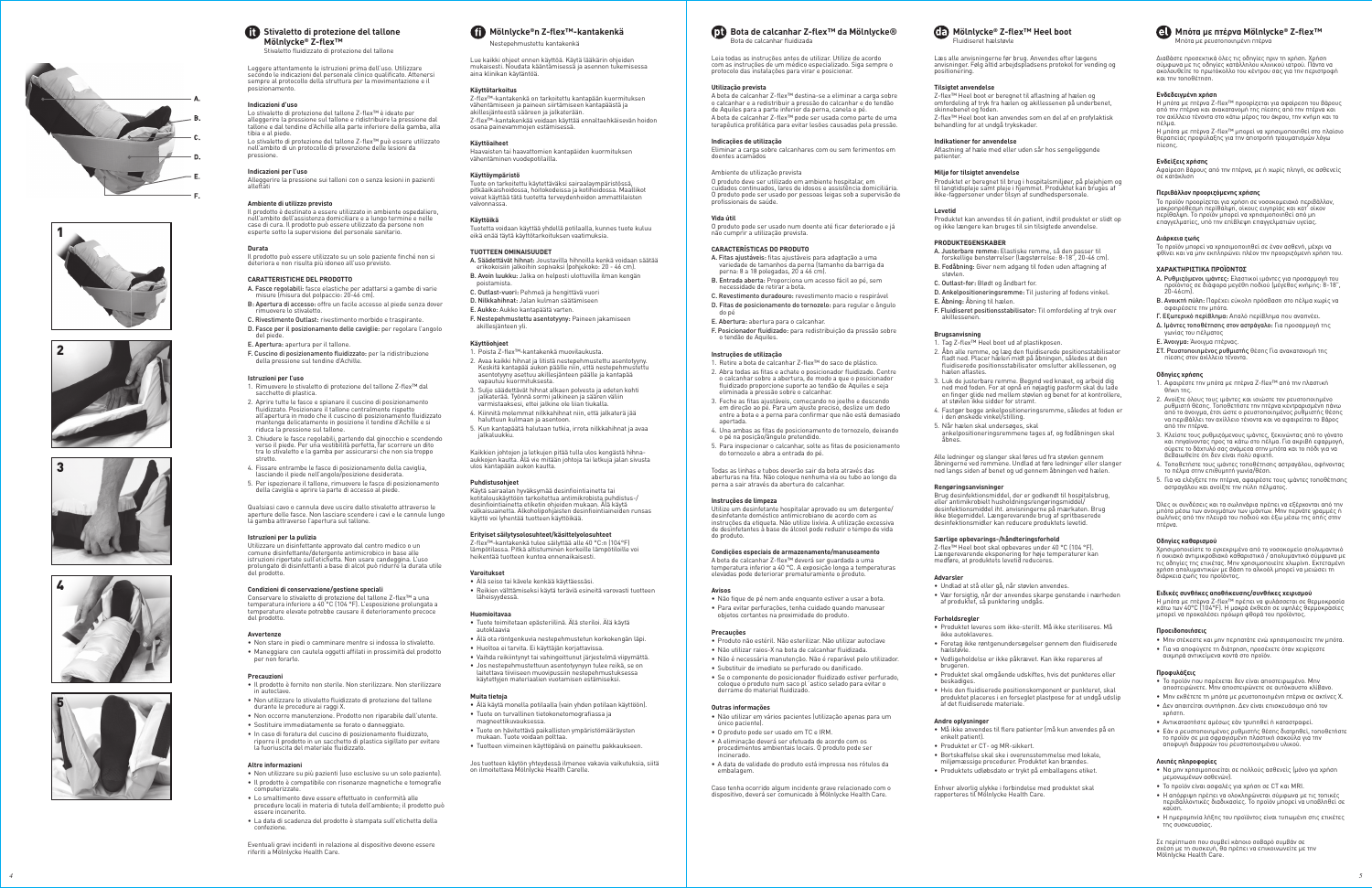## **Ochraniacz na piętę Mölnlycke® Z-flex™** Ochraniacz na piętę z warstwą płynną

Przed przystąpieniem do używania należy przeczytać uważnie niniejsze instrukcje. Produkt przeznaczony do użytkowania przez wykwalifi kowany personel. Należy postępować zgodnie z protokołem szpitalnym dotyczącym zmiany pozycji ciała pacjenta.

Ochraniacz na piętę Z-flex™ przeznaczony jest do odciążania<br>pięty oraz do redystrybucji nacisku z pięty i ścięgna Achillesa na<br>dolną część nogi, goleń i stopę. Ochraniacz na piętę Z-fl ex™ może być stosowany jako część terapii profi laktycznej w celu zapobiegania urazom spowodowanym przez ucisk.

#### **Zastosowanie**

- A. Paski do regulacji: Elastyczne paski pasujące do nóg o różnych rozmiarach (rozmiar łydki: 8-18", 20-46 cm).
- B. Otwór na stopę: Zapewnia łatwy dostęp do stopy bez zdeimowania ochraniacza.
- C. Wyściółka Outlast: Miękka i oddychająca wyściółka D. Regulowane paski stabilizujące kostkę: Do regulacji kąta nachylenia stopy
- E. Otwór: Otwór na piętę.
- F. Stabilizator z warstwą płynną Do redystrybucji nacisku nad ściegnem Achillesa.

## **Wskazania do stosowania**

Odciążenie pięty z ranami lub bez ran u obłożnie chorych

## **Warunki zastosowania produktu**

Produkt przeznaczony jest do stosowania w szpitalach, opiece długoterminowej, domach opieki oraz podczas opieki domowej. Produkt może być używany przez osoby leżące pod nadzorem pracowników służby zdrowia.

#### **Okres przydatności**

Produkt może być używany przez jednego pacjenta do momentu zachowania jego wszystkich właściwości.

### **WŁAŚCIWOŚCI PRODUKTU**

- 1. Wyjąć ochraniacz na piętę Z-flex™ z opakowania. 2. Otworzyć wszystkie paski oraz rozłożyć stabilizator z warstwą płynną. Umieść piętę pośrodku otworu, tak aby stabilizator z płynnym wypełnieniem oparł się o ścięgno Achillesa, a pięta została odciążona.
- 3. Zapiąć paski do regulacji, zaczynając od kolana w dół w kierunku stopy. W celu dokładnego dopasowania wsunąć palec pomiędzy ochraniacz, a nogę i sprawdzić, czy ochraniacz nie jest zbyt ciasny.
- 4. Zamocować oba paski pozycjonujące kostkę, pozostawiając stopę w pożądanym położeniu pod odpowiednim kątem. 5. Aby ocenić stan pięty, należy odpiąć paski pozycjonujące kostkę

Należy używać środków dezynfekcyjnych zatwierdzonych przez szpital lub domowych środków antybakteryjnych / dezynfekujących zgodnie ze wskazówkami na opakowaniu. Nie należy używać wybielaczy. Nadmierne używanie środków dezynfekujących na bazie alkoholu może przyczynić się do zmniejszenia trwałości produktu.

#### **Instrukcja użytkowania**

#### **Patní botička Z-flex™ Mölnlycke®** Fluidní patní botička

Před použitím si nejprve přečtěte veškeré pokyny. Výrobek<br>používejte dle doporučení lékaře. Při otáčení a polohování vždy<br>dodržujte postupy platné ve vašem zařízení.

oraz zdjąć osłonę.

Wszystkie przewody i rurki należy wyjąć na zewnątrz ochraniacza przez otwory w pasku. Nie umieszczać przewodów ani rurek wzdłuż bocznej części nogi i nie wyjmować ich przez otwór na pięcie.

#### **Wskazówki dotyczące czyszczenia**

Výrobek může být používán u jednoho pacienta, dokud se stav výrobek máže byť podzivání a jednoho paciema, dokad se<br>vrobku nezhorší a nepřestane sloužit k určenému použití

- 1. Vyjměte patní botičku Z-fl ex™ z plastového sáčku.
- 2. Rozepněte všechny pásky a fluidní polohovací podložku<br>rozprostřete. Patu položte nad střed otvoru tak, aby fluidní<br>polohovací podložka obepnula Achillovu šlachu a odlehčila<br>patu.
- 3. Zapněte nastavitelné pásky. Začněte od kolene a postupujte směrem k chodidlu. Pro správné obepnutí zasuňte prst mezi botičku a nohu, abyste se ujistili, že není příliš utažená.
- 4. Zapněte oba nastavitelné pásky přes kotník, jimiž upravíte požadovaný úhel/pozici chodidla.
- 5. Chcete-li patu zkontrolovat, rozepněte nastavitelné pásky přes kotník a otevřete vstup pro chodidlo

Specjalne instrukcje dotyczące przechowywania/użytkowania Ochraniacz na piętę Z-flex™ należy przechowywać w<br>temperaturze poniżej 40°C (104°F). Długa ekspozycja na wysokie temperatury może spowodować przedwczesną utratę właściwości produktu.

#### **Ostrzeżenia**

• Nie stawać ani nie chodzić z założonym ochraniaczem. • Aby uniknąć przebicia, należy ostrożnie obchodzić się z ostrymi przedmiotami w pobliżu tego produktu.

#### **Środki ostrożności**

Patní botičku Z-flex™ skladujte při teplotách do 40 °C (104 °F).<br>Delší expozice vysokým teplotám může zapříčinit předčasné opotřebení výrobku.

- Na patní botičku nestoupejte ani s ní nechoďte.
- Při manipulaci s ostrými předměty v blízkosti výrobku dbejte opatrnosti, aby nedošlo k propíchnutí výrobku.

- Produkt niesterylny. Nie należy poddawać go sterylizacji. Nie sterylizować w autoklawie
- Nie prześwietlać ochraniacza na piętę promieniami rentgenowskimi.
- Konserwacja nie jest wymagana. Nie należy naprawiać produktu na własna rękę.
- W przypadku uszkodzenia lub przedziurawienia, produkt należy niezwłocznie wymienić.
- W przypadku przedziurawienia stabilizatora z płynnym wypełnieniem należy umieścić go w zamkniętej plastikowej torbie w celu uniknięcia rozlania się płynu.
- Výrobek je dodáván nesterilní. Nesterilizujte. Nesterilizujte v autoklávu
- Nevystavujte fluidní patní botičku rentgenovému záření. • Výrobek nevyžaduje žádnou údržbu. Výrobek neumožňuje
- opravu uživatel • V případě propíchnutí nebo poškození výrobek neprodleně
- vyměňte. • Při propíchnutí poškozenou fluidní polohovací podložku
- vložte do plastového sáčku a uzavřete, abyste zabránili úniku fluidního obsahu.

#### **Informacje dodatkowe**

- Produkt nie powinien być stosowany u różnych pacjentów (jest wskazany tylko dla jednego pacjenta).
- Produkt jest bezpieczny podczas tomografi i komputerowej oraz rezonansu magnetycznego.
- Utylizacja powinna być przeprowadzona zgodnie z lokalnymi procedurami ochrony środowiska, produkt może zostać spalony.
- Data ważności wydrukowana jest na etykietach opakowania.

Wszelkie poważne zdarzenia związane z urządzeniem należy zgłaszać fi rmie Mölnlycke Health Care.

 $\epsilon$  . The metal approach is the zame in the predviden za razbremenitev petete ter prenos pritiska s pete in Ahilove tetive na spodnji del noge, golenico in stopalo.

ševelj za zaščito pete Z-flex™ se lahko uporablja za preprečevanje poškodb zaradi pritiska v okviru profilaktičnega zdravljenja.

Izdelek je namenjen uporabi v bolnišničnem okolju, ustanovah<br>za dolgotrajno oskrbo, negovalnih domovih in okolju oskrbe<br>na domu. Izdelek lahko pod nadzorom zdravstvenega osebja uporabljajo tudi nestrokovnjaki.

## **Určené použití**

Patní botička Z-flex™ je určena k odlehčení paty a k redistribuci tlaku z oblasti paty a Achillovy šlachy na spodní část dolní končetiny, holeň a chodidlo. Patní botičku Z-flex™ lze použít jako součást profylaktické terapie<br>k prevenci dekubitů.

## **Indikace použití**

Odlehčení pat s ranami či bez nich u pacientů upoutaných na lůžko

## **Prostředí určeného použití**

Výrobek je určen k použití v prostředí nemocnic, zařízení dlouhodobé péče, pečovatelských domů i v prostředí domácí péče. Výrobek mohou používat laici pod dohledem kvalifi kovaného zdravotníka.

#### **Životnost**

- 1. Čevelj za zaščito pete Z-flex™ vzemite iz plastična vrečke.
- 2. Razprite vse jermene in izravnajte opornik s tekočino. Peto namestite v sredino odprtine, tako da opornik s tekočino nežno objame Ahilovo tetivo in razbremeni peto.
- 3. Spnite prilagodljive jermene; začnite pri kolenu in se pomikajte navzdol proti stopalu. Zagotovite ustrezno prileganje tako, da vstavite prst med čevelj in nogo in se prepričate, da izdelek ni nameščen pretesno.
- 4. Pritrdite oba jermena za namestitev gležnja, tako da dosežete ustrezen naklon/položaj stopala.
- 5. Če želite pregledati peto, odpnite jermena za namestitev gležnja in odprite predel stopala.

## **VLASTNOSTI VÝROBKU**

A. Nastavitelné pásky: Elastické pásky jsou vhodné pro různé velikosti dolních končetin (obvod lýtka: 8-18", 20-46 cm). B. Otevřený vstup: Umožňuje snadný přístup k noze bez sejmutí

> Uporabite dezinfekcijsko sredstvo, ki ga je odobrila bolnišnica,<br>ali komercialno čistilo proti mikrobom/dezinfekcijsko sredstvo v<br>skladu z navodili proizvajalca. Ne uporabljajte belila. Dolgotrajna<br>uporaba dezinfekcijskih življenjsko dobo izdelka.

- botičky.
- C. Výplň Outlast: Měkká a prodyšná výplň

D. Nastavitelné pásky přes kotník: Pro přizpůsobení úhlu chodidla

- E. Otvor: Otvor pro patu.
- F. Fluidní polohovací podložka: Pro redistribuci tlak přes
- Achillovu šlachu.

#### **Pokyny k použití**

Z-fl ex™ hælbeskytter er beregnet til avlasting av hæl og fl ytting av trykkbelastning fra hæl og akilles til legg og fot. Z-flex™ hælbeskytter kan benyttes profylaktisk for å forebygge

Všechny trubice a hadičky musí vycházet ven z botičky skrz otvory pro pásky. Neveďte trubice a hadičky dolů podél nohy skrz otvor u paty.

# **Pokyny pro čištění**

Používejte dezinfekční prostředek schválený zdravotnickým zařízením nebo antimikrobiální čisticí/dezinfekční prostředek určený pro použití v domácnosti podle pokynů uvedených na obalu. Nepoužívejte bělidla. Nadměrné použití dezinfekčních prostředků s obsahem alkoholu může zkrátit životnost výrobku.

## **Speciální podmínky pro skladování/manipulaci**

## **Varování**

**Rengjøringsanvisning** Bruk desinfeksjonsmiddel som er godkjent av sykehuset eller antimikrobielt rengjørings-/desinfeksjonsmiddel<br>for husholdningsbruk. Følg instruksjonene på etiketten.<br>Bruk ikke blekemiddel. Langvarig bruk av alkoholbaserte<br>desinfeksjonsmidler kan forkorte produktets levetid.

#### **Upozornění**

å unngå væskesø **Annen informasjon** 

• Må ikke brukes på flere pasienter (kun til bruk på én pasient). • Produktet tåler CT og MR.

#### **Další informace**

## **Mölnlycke® Z-flex™ sarokcipő** Fluidizált sarokcipő

- Výrobek nepoužívejte u více pacientů (je určen pouze pro jednoho pacienta).
- Výrobek je bezpečný pro CT a MRI.
- 
- Likvidace by měla probíhat podle platných předpisů na ochranu životního prostředí. Výrobek je možné spálit.
- Datum konce použitelnosti výrobku je vytištěno na štítku balení.

Használat előtt olvasson el minden utasítást. A megfelelő<br>klinikai orvos útmutatása alapján alkalmazza a terméket. Az<br>átfordításhoz és helyzetváltoztatáshoz mindig tartsa szem előtt a létesítmény protokollját.

Pokud v souvislosti se zdravotnickým prostředkem dojde k závažné události, je nutno ji oznámit společnosti Mölnlycke Health Care. Čevelj za zaščito pete s tekočino

Pred uporabo preberite vsa navodila za uporabo. Uporabljajte<br>v skladu z napotki ustreznega zdravnika. Vedno upoštevajte<br>protokol ustanove glede obračanja in nameščanja.

A termék kórházi, tartós ápolási, idősotthoni és otthonápolási<br>környezetben alkalmazható. A termék laikus személyek általi,<br>egészségügyi szakemberek felügyelete melletti használatra szolgál.

## **Predvidena uporaba**

## **Indikacije za uporabo**

Razbremenitev pete z ranami ali brez njih pri bolnikih, priklenjenih na posteljo

## **Okolje predvidene uporabe**

#### **Življenjska doba**

Izdelek je primeren za uporabo pri enem oskrbovancu, dokler se ne obrabi in ne izpolnjuje več svoje predvidene uporabe.

- **SESTAVNI DELI** A. **Prilagodljivi jermeni:** Elastični jermeni, ki omogočajo<br>prilagoditev za več različnih velikosti noge (velikost meč: 8–18<br>palcev, 20–46 cm).
- B. Odprt predel: omogoča preprost dostop do stopala brez potrebe po odstranitvi čevlja.
- C. Podloga iz materiala Outlast: mehka in zračna podloga D. Jermena za namestitev gležnja: za prilagajanje naklona stopala
- E. Odprtina: odprtina za peto.
- F. Opornik s tekočino: za porazdelitev pritiska po Ahilovi tetivi.

### **Navodila za uporabo**

Vsi vodi in cevke morajo iz čevlja voditi skozi odprtine jermenov. Ne speljujte nobenih vodov ali cevk ob strani noge in skozi odprtino pri peti.

## **Navodila za čiščenje**

## **Posebni pogoji skladiščenja/rokovanja z izdelkom**

Čevelj za zaščito pete Z-flex™ shranjujte pri temperaturi<br>pod 40 °C (104 °F). Dolgotrajna izpostavljenost izdelka višjim<br>temperaturam lahko skrajša njegovo življenjsko dobo.

## **Opozorila**

• Čevlja ne uporabljajte v stoječem položaju ali med hojo. • Bodite previdni, da izdelka ne preluknjate, kadar v njegovi bližini uporabljate ostre predmete.

#### **Previdnostni ukrepi**

- Izdelek ni dobavljen sterilen. Ne sterilizirajte ga. Izdelka ne avtoklavirajte.
- Čevlja za zaščito pete s tekočino ne izpostavljajte rentgenskim žarkom.
- Vzdrževanje ni potrebno. Izdelek ni uporabniško popravljiv. • Če se izdelek preluknja ali poškoduje, ga nemudoma
- zamenjajte.
- Če se opornik s tekočino preluknja, izdelek vstavite v plastično vrečko, ki jo zatesnite, da preprečite izlitje tekočine.

## **Druge informacije**

- Ne uporabljajte istega izdelka pri več oskrbovancih (namenjen za uporabo pri samo enem oskrbovancu).
- Izdelek je varen za uporabo pri slikanju s CT in MR. • Izdelek zavrzite v skladu z lokalnimi smernicami o varovanju
- okolja. Izdelek lahko zažgete.
- Rok trajanja izdelka je odtisnjen na ovojnini.

Če pride v povezavi z izdelkom do kakršnega koli resnega incidenta, je treba o tem obvestiti družbo Mölnlycke Health Care.

# **Mölnlycke ® Z-fl ex™ hælbeskytter**

Væskefylt hælbeskytter

Vennligst les alle disse instruksjonene før bruk. Brukes som anvist av helsepersonell. Følg alltid institusjonens prosedyrer for vending og posisjonering.

**Bruksområder**

trykkskader. **Bruksområder**

Avlaster hæler med eller uten sår hos sengeliggende pasienter

**Bruksområder**

Produktet er beregnet på bruk på sykehus, langtidspleie, sykehjem og hjemmesykepleie. Produktet kan brukes av lekpersoner under tilsyn av helsepersonell.

**Levetid**

Produktet kan brukes på én pasient frem til det er forringet og ikke lenger kan brukes som foreskrevet.

**PRODUKTEGENSKAPER**

A. Regulerbare remmer: Elastiske remmer for tilpassing til ulike benstørrelser (leggstørrelse: 8-18", 20-46 cm). B. Åpen utforming: Gir enkel tilgang til foten uten å fjerne

hælbeskytteren.

C. Outlast-fôr: Mykt og pustende fôr D. Regulerbar ankelposisjonsrem: Til justering av fotens vinkel

E. Åpning: Åpning til hælen.

F. Væskefylt posisjoneringshjelpemiddel: Til trykkavlastning over akillessenen.

1. Ta Z-flex™ hælbeskytter ut av plastposen.

- 2. Åpne remmene, og legg hælbeskytteren flatt. Legg hælen<br>- på midten over åpningen, slik at hælbeskytteren dekker<br>- akillessenen og hælen avlastes.
- 3. Lukk de regulerbare remmene. Begynn ved kneet og arbeid nedover mot foten. Kontroller at den ikke sitter for tett ved å skyve en finger mellom støvelen og benet.

**Bruksanvisning**

4. Fest begge ankelremmene, slik at foten ligger i ønsket

vinkel/posisjon.

5. Fjern remmene og åpne hælbeskytteren hvis du skal

inspisere hælen.

Alle slanger og ledninger skal komme ut av hælbeskytteren gjennom remåpningene. Unngå å legge ledninger eller slanger ned langs siden av benet og ut gjennom åpningen i hælen.

## **Oppbevaringsbetingelser/håndteringsbetingelser**

Z-flex™ hælbeskytter skal lagres under 40 °C (104 °F). Langvarig<br>eksponering for høye temperaturer kan føre til at produktet<br>forringes for tidlig.

**Advarsler** 

• Ikke stå eller gå mens hælbeskytteren er i bruk. • Vær forsiktig ved håndtering av skarpe gjenstander i nærheten av produktet, for å unngå punktering.

**Forholdsregler** 

• Produktet leveres usterilt. Må ikke steriliseres. Tåler ikke

autoklav

• Det må ikke tas røntgenbilder gjennom den væskefylte

hælbeskytteren.

• Krever ikke vedlikehold. Kan ikke repareres av brukeren. • Må skiftes ut umiddelbart ved punktering eller skade. • Hvis produktet punkteres, må det legges i en tett plastpose for

• Avfall håndteres i samsvar med lokale miljøprosedyrer. Produktet kan brennes.

• Produktets utløpsdato er trykket på pakningsetikettene.

Hvis det forekommer en alvorlig hendelse i forbindelse med enheten, skal denne rapporteres til Mölnlycke Health Care.



# Čevelj za zaščito pete Mölnlycke® Z-flex™

#### **Rendeltetési cél**

A Z-flex™ sarokcipő rendeltetése a sarok tehermentesítése,<br>valamint a sarkat és az Achilles-ínt terhelő nyomás elosztása az alsó lábszár, a sípcsont és a lábfej között. A Z-fl ex™ sarokcipő alkalmazható a felfekvés megelőzésére szolgáló profilaktikus terápiában.

# **Terápiás javallatok** Sebes vagy sebtelen sarok tehermentesítése ágyhoz kötött betegek esetében

## **Rendeltetésszerű alkalmazási környezet**

#### **Élettartam**

A termék egy beteggel használható egészen addig, amikor az elhasználódás következtében már nem tölti be rendeltetését.

### **TERMÉKJELLEMZŐK**

A. Állítható pántok: elasztikus pántok a különféle lábméretekhez (vádliméret: 20–46 cm, 8–18") B. Nyitható kapu: a láb a cipő levétele nélkül is jól hozzáférhető

C. Outlast betét: puha és légáteresztő betét

D. Bokapozicionáló pántok: a lábfej szögállásának beállítására

E. Nyílás: a sarok számára kialakított nyílás

F. Fluidizált pozicionáló: nyomáselosztásra szolgál az Achilles-ín

mentén **Használati utasítás**

pozicionálót. Illessze a sarkat a nyílás közepére úgy, hogy a fl uidizált pozicionáló bölcsőt képezzen az Achilles-ín számára, és tehermentesítse a sarkat. 3. Kapcsolja össze az állítható pántokat a térd felől indulva és a talp felé haladva. A pontos illeszkedés érdekében ujját a cipő és a láb közé dugva ellenőrizze, hogy az nem túl szoros-e. 4. Kapcsolja össze a két bokapozicionáló pántot úgy, hogy a lábfej

a kívánt szögállásba/pozícióba kerüljön.

5. A sarok vizsgálatához nyissa szét a bokapozionáló pántokat, és

A kórház által jóváhagyott fertőtlenítőt vagy háztartási<br>antimikrobiális tisztítól/fertőtlenítőt használjon a címkén<br>szereplő utasításoknak megfelelően. Fehérítőt ne alkalmazzon.<br>Az alkoholbázisú fertőtlenítők gyakori hasz

A Z-flex™ sarokcipőt 40 °C (104 °F) alatti hőmérsékleten tárolja.<br>Magas hőmérsékletnek történő hosszú kitettség esetén a termék

nyissa ki a lábfejkaput.

Minden vezetéket és csövet a pántnyílásokon keresztül kell kivezetni a cipőből. Semmilyen vezetéket és csövet ne vezessen a láb oldala mellett a saroknyíláshoz és azon át ki a cipőből.

**Útmutató a tisztításhoz**

lerövidülhet a termék élettartama.

**Speciális tárolási feltételek/kezelési feltételek**

1. Vegye ki a Z-flex™ sarokcipőt a műanyag tasakból. 2. Nyissa szét a pántokat, és egyenesítse ki a fluidizált

idő előtt elhasználódhat. **Figyelmeztetések** 

• A cipőben nem szabad állni és járni.

• A kilyukadás megelőzése érdekében a termék közelében óvatosan bánjon a hegyes tárgyakkal.

**Óvintézkedések** 

• A termék nem steril. Ne sterilizálja. Ne helyezze autoklávba. • Ne végezzen röntgenvizsgálatot a fl uidizált sarokcipőn

keresztül.

• A termék nem igényel karbantartást. A felhasználó által nem

javítható.

• A kilyukadt vagy sérült terméket azonnal ki kell cserélni. • A kilyukadt fl uidizált pozicionálót zárt műanyag tasakba kell helyezni, hogy a fl uidizált anyag ne folyjon ki.

**További információk** 

• Nem szabad több betegen használni (csak egy betegen használható). • A termék CT és MRI szempontjából biztonságos.

• A terméket a helyi környezetvédelmi előírásoknak megfelelően kell ártalmatlanítani. A termék elégethető. • A termék lejárati dátuma a csomagolás címkéin van

feltüntetve.

Az eszközzel kapcsolatos minden komoly incidenst jelenteni kell

a Mölnlycke Health Care felé.

*6*











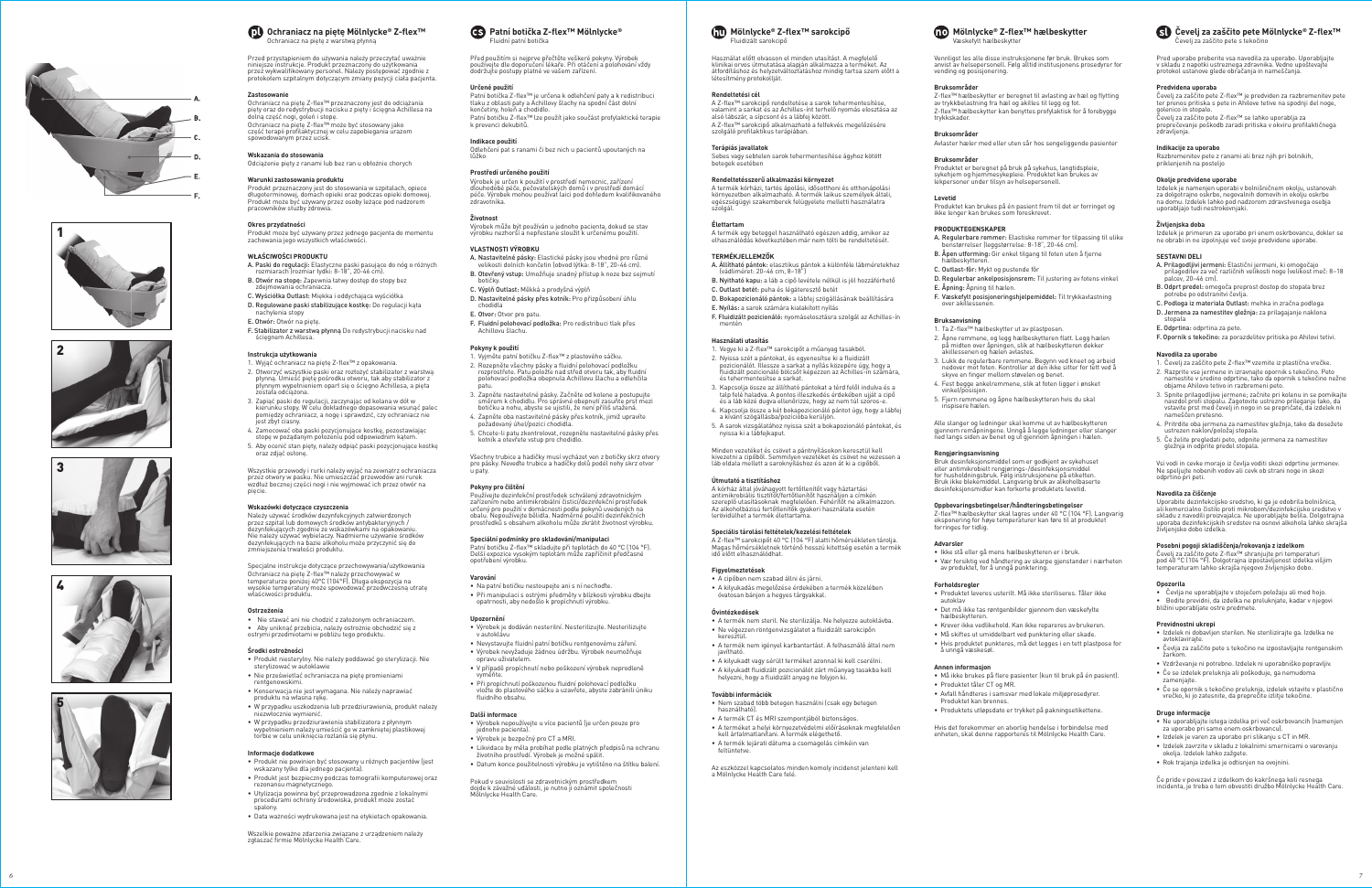## **Návlek na pätu Mölnlycke® Z-flex™** Fluidný návlek na pätu

Pred použitím si prečítajte všetky inštrukcie. Používajte podľa pokynov príslušného lekára. Vždy dodržiavajte protokol vášho zariadenia na otáčanie a nastavovanie polohy.

#### **Určené použitie**

Návlek na pätu Z-fl ex™ je určený na odľahčenie päty a na prerozdelenie tlaku z päty a Achillovej šľachy na spodnú časť nohy, holennú kosť a chodidlo. Návlek na pätu Z-flex™ sa môže používať ako súčasť profylaktickej liečby na prevenciu tlakových poranení.

## **Indikácie na použitie**

Odľahčenie päty s poranením alebo bez poranenia u pacientov pripútaných k lôžku

## **Určené prostredie použitia**

Výrobok je určený na použitie v nemocničnom prostredí, v zariadeniach dlhodobej starostlivosti, domovoch dôchodcov a pri domácej starostlivosti. Výrobok môžu používať laici pod dohľadom profesionálnych zdravotníckych pracovníkov.

.<br>1. Vyberte návlek na pätu Z-flex™ z plastového vrecka. 2. Otvorte všetky popruhy a rozprestrite fluidné polohovacie zariadenie. Pätu umiestnite do stredu otovru tak, aby fluidné polohovacie zariadenie podopieralo Achillovu šľachu a päta

**Životnosť**

Tento výrobok sa smie používať u jedného pacienta, kým sa

**VLASTNOSTI VÝROBKU**

A. Nastaviteľné popruhy: Elastické popruhy vhodné pre rôzne veľkosti nôh (veľkosť lýtka: 8 – 18", 20 – 46 cm). B. Kontrolný otvor: Poskytuje ľahký prístup k chodidlu bez

odstránenia návleku.

C. Podšívka Outlast: Jemná a priedušná podšívka

D. Popruh na nastavenie polohy členka: Na úpravu uhla chodidla

Používajte nemocnicou schválený dezinfekčný prostriedok alebo<br>antimikrobiálny čistiaci/dezinfekčný prostriedok pre domácnosti<br>podľa pokynov na štítku. Nepoužívajte bielidlo. Nadmerné používanie dezinfekčných prostriedkov na báze alkoholu môže

E. Apertúra / Otvor: Otvor na pätu.

F. Fluidné polohovacie zariadenie: Na prerozdelenie tlaku v

Achillovej šľache. **Návod na použitie**

• Neaplikujte röntgen cez fluidný návlek na pätu. • Nevyžaduje sa žiadna údržba. Výrobok neumožňuje opravu

bola odľahčená.

3. Zatiahnite nastaviteľné popruhy, pričom začnite od kolena a postupujte smerom k chodidlu. Na zaistenie presného nasadenia zasuňte prst medzi chránič a nohu s cieľom uistiť

sa, že dotiahnutie nie je príliš tesné.

4. Pripevnite obidva popruhy na nastavenie polohy členka, pričom chodidlo nechajte v požadovanom uhle/polohe. 5. Ak chcete skontrolovať pätu, oddeľte popruhy na nastavenie

polohy členka a otvorte nožný otvor.

nehodnotí a už viac neplní svoj účel.<br>Inehodnotí a už viac neplní svoj účel.

Všetky hadičky a trubice by mali vychádzať z návleku cez otvory popruhu. Hadičky ani trubice neveďte pozdĺž bočnej strany nohy

nadol cez otvor na päte. **Pokyny na čistenie**

skrátiť životnosť výrobku.

- A. Curele reglabile: curele elastice care se pot ajusta în funcţie de dimensiunile piciorului (dimensiunea gambei: 8-18", 20-46 cm).
- B. Orificiu de acces: asigură accesul ușor la laba piciorului fără a scoate cizma.
- C. Căptușeală rezistentă: căptușeală moale și care lasă aerul să circule.
- D. Curele de pozitionare a gleznei: pentru reglarea unghiului labei piciorului.
- E: Deschizătură: apertură pentru călcâi.
- - F. Poziționer cu sistem de fluidizare: pentru redistribuirea<br>presiunii la nivelul tendonului lui Ahile.

**Špeciálne podmienky pri skladovaní/manipulácii** Návlek na pätu Z-fl ex™ by sa mal skladovať pri teplote do 40 °C (104 °F). Dlhodobé vystavenie vysokým teplotám môže spôsobiť

**Výstrahy** 

.<br>predčasné opotrebenie výrobku.

• Nestojte ani sa neprechádzajte s nasadeným návlekom. • Pri manipulácii s ostrými predmetmi v blízkosti výrobku buďte opatrní, aby nedošlo k prepichnutiu výrobku.

**Preventívne opatrenia** 

. . . . . . . . .<br>autokláv

• Výrobok sa dodáva nesterilný. Nesterilizujte. Nepoužívajte

používateľom.

• V prípade prepichnutia alebo poškodenia výrobok urýchlene

vymeňte.

Toate firele și tuburile trebuie să iasă din cizmă prin orificiile pentru curele. Nu treceti fire sau tuburi în jos, pe lateralul piciorului, prin deschizătura de la călcâi.

> • V prípade prepichnutia komponentu fl uidného polohovacieho zariadenia vložte výrobok do uzavretého plastového vrecka, aby sa predišlo rozliatiu fl uidného materiálu.

**Ďalšie informácie** 

• Nepoužívajte u viacerých pacientov (výrobok je určený len pre

jedného pacienta).

• Výrobok je bezpečný na použitie v prostredí CT a MRI. • Pri likvidácii postupujte podľa miestnych predpisov na ochranu životného prostredia. Výrobok sa môže spaľovať. • Dátum exspirácie výrobku je vytlačený na štítkoch na obale.

• Nu stati în picioare sau nu mergeți în timp ce folositi cizma. • Pentru a evita perforarea produsului, manevrati cu atentie obiectele ascuţite în apropierea acestuia.

- Produsul nu este livrat în stare sterilă. Nu sterilizaţi. Nu dezinfectați în autoclavă.
- Nu efectuați radiografii prin cizma pentru protecția călcâiului, cu sistem de fluidizare
- Nu necesită întreţinere. Nu poate fi reparat de utilizator.
- Înlocuiţi imediat dacă este perforat sau deteriorat. • Dacă poziţionerul cu sistem de fl uidizare este perforat,
- introduceti produsul într-un sac de plastic etans pentru a preveni vărsarea materialului lichid.

Ak dôjde k výskytu závažného incidentu v súvislosti so zdravotníckou pomôckou, nahláste to spoločnosti Mölnlycke Health Care.



Cizmă pentru protecția călcâiului cu sistem de fluidizare

Vă rugăm să citiți toate instrucțiunile înainte de utilizare. Utilizați m indicatiilor medicului adecvat. Urmati întotdeauna protocolul unităţii dumneavoastră pentru întoarcere și .<br>pozitionare.

- A nu se utiliza la mai multi pacienti (se utilizează doar pentru un singur pacient).
- Produsul este sigur pentru procedurile de imagistică prin CT și RMN.
- Eliminarea trebuie efectuată conform procedurilor locale de
- protectie a mediului: produsul poate fi incinerat.
- Data de expirare a produsului este tipărită pe etichetele ambalajului.

#### **Domeniul de utilizare**

Cizma pentru protecţia călcâiului Z-fl ex™ are scopul de a prelua presiunea exercitată asupra călcâiului și de a o redistribui de la călcâi și tendonul lui Ahile către piciorul inferior, tibie și laba piciorului.

търаднатна тепна.<br>Ботушът за пета Z-flex™ е предназначен да разтоварва. петата и да преразпределя натиска от петата и ахилесовото сухожилие към подбедрицата, пищяла и ходилото. ботушът за пета Z-flex™ може да се използва като част от профилактично лечение за предотвратяване на пролежни наранявания.

Cizma pentru protecţia călcâiului poate fi utilizată în cadrul tratamentului profi lactic pentru a preveni rănile provocate prin

# exercitarea presiunii. **Indicaţii de utilizare**

Suprimarea greutăţii la nivelul călcâiului cu sau fără răni la pacienţii imobilizaţi la pat

## **Mediul de utilizare**

Produsul este destinat pentru utilizare în spitale, în instituţiile de asistentă pe termen lung, în aziluri și pentru îngrijirea la domiciliu. Produsul poate fi utilizat de către persoanele nespecializate în domeniul sanitar sub supravegherea unui cadru sanitar.

- А. Регулируеми ремъци: Еластични ремъци за пригодяване<br>към различни размери крака (размер на прасеца: 8-18″,<br>20-46 cm).
- B. Отворена вратичка: Предоставя лесен достъп до ходилото, без да се маха ботушът.
- 
- C. Трайна подплата: Мека и дишаща подплата D. Позициониращи ремъци за глезена: За регулиране на
- ъгъла на стъпалото E. Апертура: Отвор за петата.
- F. Флуидизиран позиционер: За преразпределяне на натиска над ахилесовото сухожилие.

## **Durata de viaţă**

Produsul poate fi utilizat pentru un pacient până când produsul se deteriorează și nu își mai atinge scopul dorit.

#### **CARACTERISTICILE PRODUSULUI**

- 1. Извадете ботуша за пета Z-flex™ от найлоновата торба.
- 2. Отворете всички ремъци и изравнете флуидизирания позиционер. Поставете петата центрирана над апертурата по такъв начин, че флуидизираният позиционер да обхваща ахилесовото сухожилие, а петата да е разтоварена.
- 3. Затворете регулируемите ремъци, като започнете от коляното и продължите надолу към ходилото. За точно напасване плъзнете пръст между ботуша и крака, за да потвърдите, че не е твърде стегнато.
- 4. Прикачете и двата позициониращи ремъка за глезените, като оставите ходилото в желания ъгъл/позиция.
- 5. За да инспектирате петата, откачете позициониращите ремъци за глезените и отворете вратичката за ходилото.

**Специални условия за съхранение/условия на работа** Ботушът за пета Z-flex™ трябва да се съхранява под 40°C<br>(104°F). Излагането на високи температури може да влоши

### **Instrucţiuni de utilizare**

- 1. Scoateți cizma cu călcâi Z-flex™ din ambalajul de plastic.
- 2. Desfaceţi toate curelele și aplatizaţi poziţionerul cu sistem de fl uidizare. Așezaţi călcâiul centrat peste deschizătură în așa fel încât poziționerul cu sistem de fluidizare să cuprindă tendonul lui Ahile, suprimând greutatea de pe călcâi.
- 3. Închideţi curelele reglabile, începând de la genunchi spre laba piciorului. Pentru o fi xare corectă, introduceţi un deget între cizmă și picior pentru a verifi ca dacă pansamentul nu este prea strâns.
- 4. Prindeţi ambele curele de poziţionare a gleznei, lăsând laba piciorului în unghiul dorit/poziţia dorită.
- 5. Pentru a examina călcâiul, desfaceţi curelele de poziţionare a gleznei și deschideți orificiul de acces la laba piciorulu

- Не използвайте при множество пациенти (да се използва само при един пациент).
- Продуктът е безопасен за употреба при КТ и ЯМР.
- Изхвърлянето трябва да се осъществява според местните процедури за опазване на околната среда; продуктът може да се изгаря.
- Датата на изтичане на експлоатационния срок на продукта е .<br>тпечатана на етикетите върху опаковката.

"Z-flex™" batas kulnui yra skirtas kulno apkrovai pašalinti bei<br>spaudimui nuo kulno ir Achilo sausgyslės į apatinę kojos dalį, blauzdą ir pėdą paskirstyti.

--------, ... p----, p---------, ...<br>,Z-flex™" batą kulnui galima naudoti kaip profilaktinės terapijos dalį, kad būtų apsaugota nuo pragulų.

Šį gaminį galima naudoti vienam pacientui, kol nepablogėja minii galima naudoti vienam paelentai, kot nepablogėja.<br>Inio būklė ir kol jį galima naudoti pagal numatytąją paskirtį.

- A. Reguliuojami dirželiai: Elastiniai dirželiai, tinkantys įvairaus dydžio kojoms (blauzdos dydis: 20–46 cm).
- B. Atvira anga: galima lengvai prieiti prie kojos nenuimant bato. C. Ilgalaikio naudojimo įdėklas: minkštas ir orui pralaidus įdėklas.
- D. Kulkšnies padėties nustatymo dirželiai: pėdos kampui reguliuoti.
- E. Plyšys: anga kulnui.
- F. Padėties nustatymo įtaisas su skysčiu: spaudimo Achilo sausgyslei paskirstymui užtikrin

#### **Instrucţiuni de curăţare**

Utilizaţi dezinfectanţi sau agenţi antimicrobieni de curăţare/ dezinfectare de uz casnic autorizați de spital în conformitate cu instrucțiunile de pe etichetă. Nu folosiți produse de înălbire. Utilizarea îndelungată a dezinfectanţilor pe bază de alcool poate reduce durata de viaţă a produsului.

## **Condiţii speciale de depozitare/manipulare**

Cizma pentru protecția călcâiului Z-flex™ trebuie păstrată<br>la temperaturi sub 40 °C (104 °F). Expunerea îndelungată la<br>temperaturi înalte poate deteriora produsul în mod prematur.

### **Avertizări**

- 1. Išimkite 7-flex™ bata su kulnu iš plastikinio maišelio.
- 2. Atsekite visus dirželius ir išlyginkite padėties nustatymo įtaisą su skysčiu. Kulną centruokite ant plyšio taip, kad padėties nustatymo įtaisas su skysčiu būtų ant Achilo sausgyslės ir būtų pašalinta apkrova kulnui.
- 3. Užsekite reguliuojamus dirželius, pradėdami ties keliu ir leisdamiesi žemyn iki pėdos. Kad per daug nesuveržtumėte, iersuurinėsi žerirynimi peuos: nut<br>įkiškite pirštą tarp bato ir kojos.
- 4. Užsekite abu kulkšnies padėties nustatymo dirželius, palikdami pėdą, pakreiptą norimu kampu / norimoje padėtyje.
- 5. Norėdami patikrinti kulną, atsekite kulkšnies padėties nustatymo dirželius ir atidarykite pėdos angą.

#### **Precauţii**

#### **Alte informaţii**

Kilus reikšmingam su priemone susijusiam incidentui, apie jį reikia pranešti "Mölnlycke Health Care"<br>reikia pranešti "Mölnlycke Health Care"

Z-flex™ Topuk yara örtüsü topuğu rahatlatmak ve topuk ile Aşil tendonundaki basıncı alt bacağa, kaval kemiğine ve ayağa dağıtmak üzere tasarlanmıştır.

Z-flex™ Topuk yara örtüsü basınç nedeniyle oluşabilecek<br>sakatlıkları önlemek için profilaktik terapinin bir parçası olarak

Dacă s-a produs vreun incident grav legat de dispozitiv, raportaţi acest lucru către Mölnlycke Health Care.

Прочетете всички инструкции преди употреба. Използвайте според указанията на лекаря. Винаги следвайте болничния протокол за завъртане и позициониране.

## **Предназначение**

**Показания за употреба** Разтоварване на пети със или без рани при пациенти на легло

#### **Предназначена среда**

Продуктът е предназначен да се използва в болнична среда, при дългосрочно обгрижване, старчески домове и домашна грижа. Продуктът може да се използва от неспециалисти под наблюдението на здравни специалисти.

> Etiketindeki talimatlar uyarınca hastanenin onaylı dezenfektanlarını veya evlerde kullanılan antimikrobiyal<br>temizleyicileri / dezenfektanları kullanın. Çamaşır suyu<br>kullanmayın. Alkol bazlı dezenfektanların uzun süreli kullanımı

#### **Експлоатационен срок**

Продуктът може да се използва при един пациент до влошаване на състоянието на продукта и до момента, в който вече не изпълнява предназначението си.

#### **ХАРАКТЕРИСТИКИ НА ПРОДУКТА**

## **Инструкции за употреба**

Всички линии и тръби трябва да излизат от ботуша през отворите на ремъците. Не прокарвайте никакви линии и тръби надолу отстрани на крака навън през апертурата при петата.

## **Инструкции за почистване**

Използвайте болнично одобрен дезинфектант или домашен антибактериален почистващ препарат или дезинфектант според инструкциите на етикета. Не използвайте белина. Продължителната употреба на дезинфектанти на основата на алкохоли може да съкрати живота на продукта.

преждевременно характеристиките на продукта.

#### **Предупреждения**

- Не стойте и не ходете, докато използвате ботуша. • За да избегнете пробиване на продукта, внимавайте, когато
- боравите с остри предмети в близост до него.

## **Предпазни мерки**

- Предоставеният продукт не е стерилен. Не стерилизирайте. Не използвайте автоклав.
- Не използвайте рентгенови лъчи през ботуш за пета с флуид.
- Не се изисква поддръжка. Не може да се поправя от потребителя.
- В случай на пробиване или повреда незабавно заменете. • Ако компонентът на флуидизирания позиционер бъде пробит, поставете продукта в запечатана найлонова торба, за да не се допусне разливане на флуидизирания материал.

## **Друга информация**

При възникване на сериозен инцидент, свързан с изделието, той трябва да бъде докладван на Mölnlycke Health Care.

## **"Mölnlycke ® Z-fl ex™" batas kulnui**

Batas su suskystintu kulnu

Prieš naudodami perskaitykite visas instrukcijas. Naudokite pagal atitinkamo gydytojo nurodymus. Visuomet laikykitės jūsų institucijoje patvirtintų pavertimo ir padėties nustatymo procedūrų.

## **Paskirtis**

## **Naudojimo indikacijos**

Apkrovos pašalinimas žaizdotiems ar nežaizdotiems kulnams prie lovos prikaustytiems pacientams

## **Paskirtis**

Gaminys yra skirtas naudoti ligoninėse, ilgalaikės priežiūros,<br>slaugos namuose ir slaugant namuose. Gaminį galima naudoti<br>asmenims, prižiūrint sveikatos priežiūros specialistams.

#### **Naudojimo trukmė**

## **GAMINIO YPATYBĖS**

#### **Naudojimo instrukcija**

Visos linijos ir vamzdeliai turi išeiti iš bato pro dirželių angas. Neišvedinėkite jokių linijų ar vamzdelių žemyn kojos šonu pro plyšį ties kulnu.

## **Valymo instrukcijos**

Naudokite ligoninėje leidžiamą dezinfekavimo priemonę arba buitinę antimikrobinę valymo ir (arba) dezinfekavimo priemonę pagal etiketėje pateiktą instrukciją. Nenaudokite baliklio. Intensyviai naudojant alkoholio pagrindu pagamintas dezinfekavimo priemones gali sutrumpėti gaminio eksploatacijos trukmė.

#### **Specialios laikymo / tvarkymo sąlygos**

"Z-fl ex™" batą kulnui reikia laikyti žemesnėje nei 40 °C temperatūroje. Ilgalaikis aukštos temperatūros poveikis gali pirma laiko sugadinti gaminį.

#### **Įspėjimai**

- Nestovėkite arba nevaikščiokite, kai naudojate batą.
- Atsargiai naudokite aštrius daiktus šalia gaminio, kad jo nepradurtumėte.

## **Atsargumo priemonės**

- Gaminys tiekiamas nesterilus. Nesterilizuoti. Neautoklavuoti.
- Pro batą su suskystintu kulnu nešvitinkite rentgeno spinduliais.
- Nereikia techninės priežiūros. Naudotojui taisyti draudžiama.
- Pradūrus ar kitaip pažeidus nedelsiant pakeisti.
- Jeigu pradūrėte padėties nustatymo įtaisą su vandeniu, įdėkite gaminį į sandarų plastiko maišą, kad neišsilietų skysta medžiaga.

## **Kita informacija**

- Nenaudoti keliems pacientams (galima naudoti tik vienam). • Gaminys yra saugus naudoti KT ir MRT aplinkoje.
- Jį šalinti reikia pagal vietos aplinkosaugos reikalavimus;
- aminį galima degint • Šio gaminio galiojimo data nurodyta ant pakuotės.

# **Mölnlycke ® Z-fl ex™ Topuk yara örtüsü**

stırılmıs topuk vara örtüs

Kullanmadan önce lütfen tüm talimatları okuyun. Bir klinisyenin talimatları doğrultusunda kullanın. Döndürme ve konumlandırma için daima kurum protokolünüzü izleyin.

**Kullanım amacı**

kullanılabilir.

**Kullanım endikasyonları**

Yatan hastalarda yaralı olan / yaralı olmayan topukların

Ürün hastane ortamında, uzun süreli bakım için bakım evlerinde<br>ve evde bakım ortamında kullanılmak üzere tasarlanmıştır.<br>Ürün sağlık hizmeti personellerinin gözetiminde vasıfsız kişiler

rahatlatılması **Kullanım ortamı**

tarafından kullanılabilir. **Kullanım ömrü**

Ürün bozulana ve artık kullanım amacını yerine getiremez bir duruma gelene dek bir hastada kullanılabilir.

**ÜRÜN ÖZELLİKLERİ**

A. Ayarlanabilir kayışlar: Farklı boyutlardaki bacaklara uyum için elastik kayışlar (baldır boyutu: 8-18", 20-46 cm). B. Açık Kapak: Yara örtüsünü çıkarmadan ayağa kolay erişim

sağlar.

C. Dayanıklı Kaplama: Yumuşak ve hava geçiren kaplama D. Bilek konumlama kayışları: Ayak açısını ayarlamak için

E. Delik: Topuk için delik.

F. Akışkan Konumlayıcı: Aşil tendonundaki basıncı yeniden

dağıtmak amacıyla. **Kullanım talimatları**

1. Z-fl ex™ Topuk yara örtüsünü plastik torbadan çıkarın. 2. Tüm kayışları açın ve Akışkan konumlayıcıyı düzleştirin. Topuğu, Akışkan konumlayıcı Aşil tendonunu saracak ve topuğun yükünü alacak şekilde deliğin ortasına yerleştirin. 3. Ayarlanabilir kayışları kapatın ve dizden başlayarak ayağa doğru uygulayın. Tam oturması için yara örtüsü ile bacağın arasına parmağınızı sokarak çok sıkı olmadığından emin olun. 4. Her iki bilek konumlama kayışını tutturarak ayağı istenilen

açıda/konumda tutun.

5. Topuğu incelemek için bilek konumlama kayışlarını sökün ve

ayak kapağını açın.

Tüm bağlantılar ve borular yara örtüsü kayış deliklerinden geçerek çıkmalıdır. Bağlantıları veya boruları bacağın kenarından geçirip topuktaki delikten çıkartmayın.

**Temizlik talimatları**

ürün ömrünü azaltabilir.

Özel saklama koşulları/kullanım koşulları

Z-flex™ Topuk yara örtüsü 40°C'nin (104°F) altında saklanmalıdır.<br>Yüksek sıcaklıklara uzun süre maruz kalmak ürün ömrünü

kısaltabilir. **Uyarılar** 

• Yara örtüsünü kullanırken ayakta durmayın veya yürümeyin. • Ürünü delmekten kaçınmak için ürünün yakınında keskin cisimleri tutarken dikkatli olun.

**Önlemler** 

• Ürün, steril edilmemiş olarak sunulmuştur. Sterilize etmeyin.

Otoklavlamayın

• Sıvılaştırılmış topuk yara örtüsünü X-raydan geçirmeyin.

• Bakım gerektirmez. Kullanıcı tarafından onarılamaz.

• Delinirse veya hasar görürse acilen değiştirin.

• Akışkan konumlayıcı, bileşen delinirse akışkan materyalin dökülmemesi için sızdırmaz bir plastik torbaya koyun.

**Diğer bilgiler** 

• Birden fazla hasta üzerinde kullanmayın (yalnızca tek hastada

kullanım için).

• Ürün BT ve MR'a girebilir.

• İmha işlemi, yerel çevresel prosedürlere göre yapılmalıdır; ürün yakılabilir.

• Ürünün son kullanma tarihi ambalaj etiketlerinde basılıdır.

Cihaz ile ilgili ciddi bir olay meydana geldiğinde, Mölnlycke Health Care'e bildirilmelidir.



*8*

## **Ботуш за пета Mölnlycke® Z-flex™** .<br>ютvш за пета с флvид









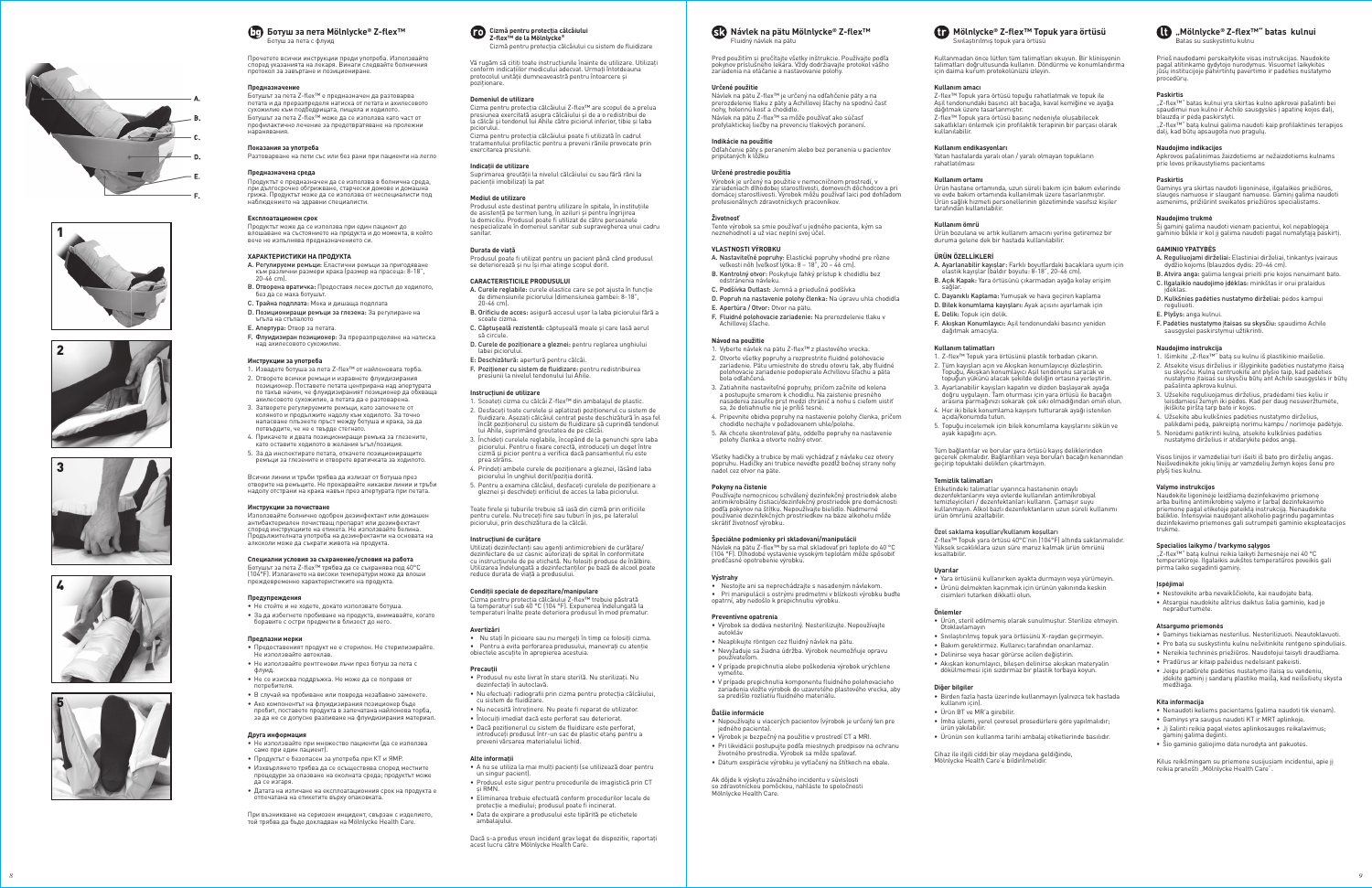

Palun lugege enne kasutamist kõiki juhiseid. Kasutage arsti juhiste kohaselt. Järgige pööramisel ja asendi seadmisel alati haigla protseduurireegleid.

## **Kasutusotstarve**

Kannaümbris Z-fl ex™ on mõeldud kannakoormuse vähendamiseks ning surve ümbersuunamiseks kannalt ja Achilleuse kõõluselt säärele ja jalalabale. Kannaümbrist Z-flex™ võib kasutada osana profülaktikast survevigastuste vältimiseks.

**Kasutusnäidustused**<br>Haavadega või ilma haavadeta voodiravil patsientide<br>kannakoormuse vähendamine

#### **Ettenähtud kasutuskeskkond**

Toode on mõeldud kasutamiseks haiglakeskkonnas, pikaajalises ravis, hooldekodudes ja koduses ravis. Toodet võib kasutada tavakasutaja kvalifi tseeritud tervishoiutöötaja järelevalve all.

#### **Kasutusiga**

Toodet võib kasutada ühel patsiendil, kuni toote kvaliteet on langenud ega vasta enam ettenähtud kasutusviisile.

#### **TOOTE OSAD**

Kasutage haigla heaks kiidetud desinfektsioonivahendit või kodukasutuseks ette nähtud mikroobidevastast puhastusvahendit / desinfektsioonivahendit etiketil toodud juhiste kohaselt. Ärge kasutage valgendit. Alkoholil põhinevate desinfektsioonivahendite pikaajaline kasutamine võib toote kasutusiga lühendada.

- A. Reguleeritavad rihmad: elastikrihmad eri suuruses jalgadele (sääre ümbermõõt: 8–18", 20–46 cm).
	- B. Avatud varbaosa: annab jalale lihtsa juurdepääsu ilma ümbrist
	- C. Vooder: pehme ja hingav vooder D. Pahkluurihmad: jalalaba nurga reguleerimiseks
	- Ava: kannaava
	- F. Vedelsisuga asendiseadmisalus: Achilleuse kõõlusele avalduva surve ümbersuunamiseks.

## **Kasutusjuhised**

- 1. Eemaldage kannaümbris Z-flex™ kilekotist.
- 2. Avage kõik rihmad ja asetage vedelsisuga asendiseadmisalus lapiti lauale. Asetage kand ava keskele, nii et Achilleuse kõõlus
- asub vedelsisuga asendiseadmisalusel ja kannale koormust ei avaldu. 3. Sulgege reguleeritavad rihmad, alustades põlvest ja liikudes allapoole jalalaba suunas. Täpse sobivuse kontrollimiseks
- libistage sõrm ümbrise ja jala vahele veendumaks, et kinnitus ei ole liiga tugev. 4. Kinnitage mõlemad pahkluurihmad, jättes jalalaba soovitud
- nurga alla.
- 5. Kanna vaatlemiseks vabastage pahkluurihmad ja avage<br>varbaosa.

## **Mölnlycke® Z-flex™ Heel boot** Фиксатор голеностопа с гелевым наполнителем

Перед использованием прочтите все инструкции. Используйте в<br>соответствии с указаниями врача. В вопросах переворачивания<br>и позиционирования пациента всегда следуйте протоколу вашего учреждения.

Kõik juhtmed ja torud peavad ümbrisest väljuma läbi rihmaavade. Ärge tõmmake juhtmeid ja torusid mööda sääre külge alla ja kannaavast välja.

## **Puhastusjuhised**

**Среда применения** Это изделие предназначено для использования в условиях больниц, клиник системы долговременного ухода, домов престарелых и при<br>уходе на дому. Изделие может использоваться непрофессионалами<br>под наблюдением квалифицированного медицинского работника.

# **Spetsiaalsed hoiu-/kasutustingimused**

Kannaümbrist Z-flex™ tuleb hoida temperatuuril alla 40 °C<br>(104 °F). Pikaajaline kokkupuude kõrgete temperatuuridega võib<br>toote kvaliteeti enneaegu halvendada.

## **Hoiatused**

- Ärge seiske ega kõndige ümbrist kasutades.
- Torkeaukude vältimiseks olge toote läheduses teravaid esemeid kasutades ettevaatlik.

## **Ettevaatusabinõud**

4. Закрепите обе ленты для позиционирования голеностопного сустава, разместив стопу под нужным углом/в нужном положении. 5. Для осмотра пятки необходимо отсоединить ленты для позиционирования голеностопного сустава и открыть отворот для

- Toode on mittesteriilne. Ärge steriliseerige. Ärge autoklaavige.
- Ärge tehke läbi vedelsisuga kannaümbrise röntgenülesvõtteid.
- Toode ei vaja hooldust. Kasutaja ei saa toodet parandada.
- Kui tootel on torkeauke või see on kahjustunud, vahetage see kohe välja.
- Kui vedelsisuga asendiseadmisalusesse on tekkinud auk, pange see kinnisesse plastkotti, et vedel materjal välja ei lekiks.

## **Muu teave**

- Ärge kasutage mitmel patsiendil (ainult ühel patsiendil kasutamiseks).
- Toode sobib kasutamiseks KT- ja MRT-uuringutes.
- Jäätmeid tuleb käidelda kohalike keskkonnaeeskirjade kohaselt; võib tuhastada.
- Toote kehtivusaeg on trükitud selle pakendile.
- 

Kui seadmega seoses toimub tõsine intsident, tuleks sellest teatada ettevõtet Mölnlycke Health Care.

**(10)** Фиксатор голеностопа

### **Назначение**

--=---- ------<br>Фиксатор голеностопа Z-flex™ Heel boot предназначен для разгрузки пятки и перераспределения давления с пятки и ахиллова сухожилия на икру, голень и ступню.<br>Сухожилия на икру, голень и ступню.<br>Фиксатор голеностопа 7-flex™ Heel boot может использоваться Фиксатор голеностопа Z-flex™ Heel boot может использоваться<br>в рамках профилактического лечения для предотвращения<br>пролежней.

Štitnik za pete Z-flex™ može se upotrijebiti kao dio profilaktične terapije za sprječavanje dekubitusa.

## **Показания к применению**

# Разгрузка пятки в присутствии ран или без них у лежачих пациентов

**Срок службы**

Это изделие можно использовать на одном пациенте до тех пор, пока оно не испортится и не перестанет выполнять свои функции.

**ОСОБЕННОСТИ ДИЗАЙНА ИЗДЕЛИЯ**

A. Регулируемые ленты-застежки: эластичные ленты, растягивающиеся под различные размеры ноги (размер икры 8–18 дюймов/20–46 см). B. Открытый отворот: обеспечивает свободный доступ к ноге без

съема фиксатора.

5. Da biste pregledali petu, odvojite trake za namještanje kuta i otvorite otvor za stopalo

C. Износостойкая подкладка: мягкий дышащий материал D. Лента для позиционирования голеностопного сустава: обеспечивает регулирование угла голеностопа

.<br>1. Извлеките фиксатор голеностопа Z-flex™ Heel boot из

E. Отверстие: вырез для пятки.

F. Гелевый позиционер: перераспределяет давление по ахиллову

сухожилию.

**Инструкция по применению**

пластикового мешка.

Štitnik za petu Z-flex™ čuvajte na temperaturi ispod 40 °C (104 °F). Dulje izlaganje visokim temperaturama može dovesti do preuranjenog oštećenja proizvoda.

2. Откройте все застежки и разгладьте гелевый позиционер. Поместите пятку над отверстием так, чтобы гелевый позиционер охватил ахиллово сухожилие и обеспечил разгрузку пятки. 3. Затяните ленты-застежки, начав на колене и постепенно спускаясь к стопе. Для точной подгонки проведите пальцем между фиксатором и ногой и убедитесь, что затяжка не очень

тугая.

стопы.

Любые катетеры или трубки должны выходить из фиксатора через отверстия у лент. Не пропускайте никакие трубки рядом с ногой и через отверстие в пятке.

Температура хранения фиксатора голеностопа Z-flex™ не должна<br>превышать 40°C (104°F). Длительное воздействие высоких<br>температур может привести к преждевременному износу изделия.

**Namena**<br>Čizma za petu Z-flex™ namenjena je za smanjenje opterećenja na peti i preraspodelu pritiska sa pete i ahilove tetive na donji deo noge, cevanicu i stopalo.

Čizma za petu Z-flex™ može da se koristi kao deo profilaktičke<br>terapije za sprečavanje povreda nastalih usled pritiska.

**Инструкции по чистке**

Proizvod može da se koristi na jednom pacijentu sve dok se ne ošteti ili dok više ne ispunjava namen

Используйте одобренное медицинским учреждением дезинфицирующее средство или бытовое антибактериальное<br>чистящее/дезинфицирующее средство в соответствии с<br>инструкциями на его этикетке. Запрещается использовать отбеливатель. Обширное использование дезинфицирующих средств на основе спирта может привести к сокращению срока службы

- A. Podesive trake: Elastične trake koje se prilagođavaju različitim veličinama noge (veličina lista: 8–18", 20–46 cm).
- B. Otvoren prilaz: Omogućava lak pristup stopalu bez uklanjanja čizme.
- C. Trajna obloga: Meka i prozračna obloga
- D. Trake za pozicioniranje članka: Za podešavanje ugla stopala
- E. Otvor: Otvor za petu.
- F. Pozicioner sa tečnošću: Za preraspodelu pritiska preko ahilove

изделия.

**Особые условия хранения/обращения**

**Предостережения** 

• Не стойте и не ходите с надетым фиксатором.

# $\mathsf{\acute{S}}$ titnik za pete Mölnlycke® Z-flex™

• Во избежание прокалывания изделия с осторожностью обращайтесь с острыми предметами в непосредственной

близости от изделия. **Меры предосторожности** 

- 1. Izvadite čizmu za petu Z-flex™ iz plastičnog pakovanja.
- 2. Otvorite sve trake i izravnajte pozicioner sa tečnošću. Postavite petu tako da bude centrirana iznad otvora i da pozicioner sa tečnošću obmotava ahilovu tetivu, a da je peta oslobođena opterećenja.
- 3. Zatvorite podesive trake, počnite od kolena i krećite se ka stopalu. Radi preciznog postavljanja, provucite prst između čizme i noge da biste se uverili da nije prejako zategnuta.
- 4. Pričvrstite obe trake za pozicioniranje članka tako da stopalo ostane pod željenim uglom, odnosno u željenom položaju.
- 5. Da biste proverili petu, odvojte trake za pozicioniranje članka i otvorite prilaz stopalu.

• Изделие поставляется нестерильным. Не стерилизовать. Не

обрабатывать в автоклаве.

• Не подвергайте фиксатор голеностопа с гелевым наполнителем

воздействию рентгеновских лучей.

• Изделие не требует особого ухода. При выходе из строя ремонту

не подлежит.

• В случае прокола или повреждения изделие следует

Čizmu za petu Z-flex™ čuvajte na temperaturi nižoj od 40 °C (104 °F). Dugotrajno izlaganje visokim temperaturama može da dovede do prevremenog oštećenja proizvoda.

незамедлительно заменить.

• В случае прокола гелевый позиционер необходимо поместить в герметичный пластиковый пакет, чтобы избежать утечки гелевого

материала. **Прочая информация** 

• Запрещается использовать для нескольких пациентов (изделие предназначено для использования только на одном пациенте).

• Изделие безопасно для применения при КТ и МРТ.

• Утилизацию следует проводить в соответствии с местными правилами экологической безопасности; возможна утилизация

посредством сжигания.

• Дата истечения срока годности продукта указана на этикетках на

упаковке.

При любом серьезном инциденте, связанном с изделием, обязательно уведомите Mölnlycke Health Care.

Štitnik za pete punjen tekućinom

Prije upotrebe pročitajte sve upute. Upotrebljavajte prema uputama liječnika. Uvijek slijedite interni protokol za okretanje i

**Namjena**<br>Štitnik za pete Z-flex™ namijenjen je za rasterećenje pete i<br>raspodjelu pritiska od pete i Ahilove tetive do potkoljenice,<br>cjevanice i stopala.

postavljanje.

**Indikacije za upotrebu**

Rasterećenje pete sa ili bez rana kod ležećih bolesnika

## **Okruženje za namjensku primjenu**

Proizvod je namijenjen za upotrebu u bolničkim okruženjima, ustanovama za dugotrajnu zdravstvenu skrbu, staračkim domovima i objektima za kućnu njegu pacijenata. Proizvod mogu upotrebljavati nestručne osobe pod nadzorom zdravstvenih

djelatnika. **Rok valjanosti**

Proizvod se može upotrebljavati na jednom pacijentu dok njegova svojstva ne oslabe i ne prestane služiti svojoj namjeni.

**ZNAČAJKE PROIZVODA**

A. Prilagodljive trake: Elastične trake prikladne za različite veličine nogu (veličina lista: 8 – 18", 20 – 46 cm).

- B. Otvor: omogućuje lak pristup stopalu bez uklanjanja štitnika. C. Izdržljiva podstava: mekana i prozračna podstava
- D. Trake za namještanje kuta: za namještanje kuta stopala

E. Otvor: otvor za petu.

Z-flex™ zābaku papēža aizsardzībai jāuzglabā temperatūrā, kas<br>ir zemāka par 40 °C (104 F). Ja izstrādājums ilgstoši tiek pakļauts augstai temperatūrai, tā kvalitāte var priekšlaicīgi pasliktināties.

• Zābaka lietošanas laikā necelieties kājās un nestaigājiet. • Lai nepārdurtu izstrādājumu, tā tuvumā uzmanīgi rīkojieties ar asiem priekšmetiem.

F. Podupirač punjen tekućinom: za raspodjelu pritiska preko

.<br>Izvadite štitnik za petu Z-flex™ iz plastične vrećice.

Ahilove tetive. **Upute za upotrebu**

- 2. Otvorite sve trake i izravnajte podupirač punjen tekućinom. Postavite petu po sredini iznad otvora tako da podupirač punjen tekućinom obloži Ahilovu tetivu i rastereti petu.
- 3. Zatvorite prilagodne trake, počevši od koljena prema stopalu.
- Za točno postavljanje umetnite prst između čizme i noge kako biste se uvjerili da nije prečvrsto.
- 4. Pričvrstite obje trake za namještanje kuta, postavljajući stopalo

u željeni kut/položaj.

Svi vodovi i cijevi trebaju izlaziti iz štitnik kroz otvore za traku. Nemojte provoditi bilo kakve vodove ili cijevi sa strane noge kroz

otvor na peti. **Upute za čišćenje**

Upotrebljavajte klinički odobrena dezinfekcijska sredstva ili kućna antimikrobna sredstva za čišćenje / dezinfekcijska

sredstva sukladno uputama na naljepnici. Nemojte upotrebljavati izbjeljivač. Dulja upotreba dezinfekcijskih sredstava na bazi alkohola može smanjiti životni vijek proizvoda.

# **Posebni uvjeti za skladištenje/rukovanje**

**Upozorenja** 

• Nemojte stajati ili hodati tijekom upotrebe štitnika. • Budite oprezni prilikom rukovanja oštrim predmetima u blizini proizvoda da biste izbjegli bušenje.

**Mjere opreza** 

• Proizvod nije sterilan. Nemojte ga sterilizirati. Nemojte

obrađivati u autoklavu

• Nemojte izlagati rendgenskim zrakama kroz štitnik za pete

punjen tekućinom.

• Nije potrebno održavanje. Korisnici ne smiju izvoditi nikakve

popravke.

• Ako je proizvod probušen ili oštećen, odmah ga zamijenite. • Ako se podupirač punjen tekućinom probuši, stavite ga u zatvorenu plastičnu vrećicu kako bi se izbjeglo istjecanje

tekućeg materijala. **Ostale informacije** 

• Nemojte upotrebljavati na više pacijenata (samo za jednog

pacijenta).

• Proizvod je otporan na CT i MRI.

• Odložite u skladu s lokalnim postupcima za zaštitu okoliša; proizvod se može spaliti.

• Datum isteka valjanosti otisnut je na naljepnicama na

pakiranju.

Svaki ozbiljan incident povezan s upotrebom uređaja treba prijaviti tvrtki Mölnlycke Health Care.



#### **Mölnlycke ® Z-fl ex™ čizma za petu** Čizma za petu sa tečnošću

Pre upotrebe pročitajte sva uputstva. Koristite po uputstvu odgovarajućeg lekara. Pri okretanju i pozicioniranju poštujte protokole ustanove.

## Indikacije za upotrebu

Smanjenje opterećenja sa peta kod ležećih pacijenata sa ranama ili bez njih

## **Okruženje namene**

Proizvod je namenjen za korišćenje u bolničkom okruženju, ustanovama za dugotrajnu negu, staračkim domovima i u kućnoj nezi. Proizvod mogu da koriste i nestručna lica pod nadzorom medicinskih radnika.

## **Radni vek**

## **SVOJSTVA PROIZVODA**

#### **Uputstvo za upotrebu**

Svi vodovi i cevčice moraju da izlaze iz čizme kroz otvore traka. Nemojte sprovoditi vodove niti cevčice niz nogu do otvora na peti.

## **Uputstva za čišćenje**

Koristite sredstva za dezinfekciju koje odobrava bolnica ili antimikrobna sredstva za čišćenje/dezinfekciju u domaćinstvu<br>u skladu sa uputstvima na nalepnici. Nemojte da koristite<br>izbeljivač. Dugotrajna upotreba sredstava za dezinfekciju na bazi alkohola mogu da skrate radni vek proizvoda.

#### **Posebni uslovi za skladištenje/rukovanje**

#### **Upozorenja**

- Nemojte da stojite ili hodate dok koristite čizmu.
- Kako je ne biste probušili, budite pažljivi dok koristite oštre predmete u blizini proizvoda.

#### **Mere predostrožnosti**

- Proizvod se dostavlja u nesterilnom stanju. Nemojte sterilisati. Nemojte postavljati u autoklav
- Nemojte obavljati rendgenska snimanja kroz čizmu za petu sa tečnošću.
- Nije potrebno održavanje. Korisnik ne može da obavlja popravke.
- Ukoliko se probuši ili ošteti, brzo zamenite.
- Ako se komponenta pozicionera sa tečnošću probuši, stavite proizvod u zaptivenu plastičnu vrećicu kako ne bi došlo do prolivanja tečnosti.

## **Ostale informacije**

- Nemojte da koristite proizvod na više pacijenata (namenjen je za upotrebu samo na jednom pacijentu).
- Proizvod je bezbedan za snimanje CT-om i MR-om.
- Proizvod odlažite na otpad u skladu sa lokalnim procedurama za zaštitu životne sredine, proizvod se sme spaljivati.
- Rok trajanja proizvoda odštampan je na oznakama na pakovanju.

Ukoliko dođe do nekog ozbiljnog incidenta u vezi sa medicinskim sredstvom, prijavite ga kompaniji Mölnlycke Health Care.

# **Mölnlycke ® Z-fl ex™ zābaks papēža aizsardzībai**

Fluīdu zābaks papēža aizsardzībai

Visas instrukcijas lūdzam izlasīt pirms lietošanas. Lietot pēc attiecīgā veselības aprūpes speciālista norādījumiem. Vienmēr ievērot iestādes protokolu par pagriešanu un pozicionēšanu.

## **Paredzētā lietošana**

Z-fl ex™ zābaks papēža aizsardzībai ir paredzēts papēža slodzes mazināšanai un spiediena izlīdzināšanai no papēža un Ahilleja cīpslas uz kājas lejasdaļu, apakšstilbu un pēdu. Z-flex™ zābaku papēža aizsardzībai var lietot spiediena traumu profi lakses terapijai.

## **Lietošanas indikācijas**

Papēža spiediena mazināšana gulošiem pacientiem ar vai bez brūcēm.

#### **Paredzētā lietošanas vide**

Šis izstrādājums ir paredzēts lietošanai slimnīcas vidē, ilgtermiņa aprūpē, aprūpes centros un aprūpei mājas. Šo izstrādājumu veselības aprūpes speciālista uzraudzībā drīkst lietot arī neprofesionāļi.

## **Kalpošanas ilgums**

Izstrādājumu var izmantot vienam pacientam, līdz tas ir nolietojies un vairs nepilda tam paredzētā lietojuma mērķi.

## **IZSTRĀDĀJUMA APRAKSTS**

- A. Regulējamas siksnas: elastīgas siksnas, pielāgotas dažādiem kājas garumiem (ikra izmērs: 8–18 collas, 20–46 cm).
- B. Atvērts izgriezums: nodrošina vieglu piekļuvi kājai,
- nenovelkot zābaku. C. Ārējais pārklājums: mīksts un gaisa caurlaidīgs pārklājums
- D. Potītes novietošanas siksnas: pēdas leņķa pielāgošanai E. Atvērums: papēža apskatei.
- F. Ar šķidrumu pildītais pozicionieris: spiediena izlīdzināšanai
- ap Ahilleja cīpslu.

# **Lietošanas norādījumi**

- 1. Izņemiet Z-fl ex™ zābaku papēža aizsardzībai no plastikāta maisa.
- 2. Attaisiet visas siksnas un saplaciniet ar šķidrumu pildīto pozicionieri. Novietojiet papēdi, centrējot virs atveres tā, lai ar šķidrumu pildītais pozicionieris aptvertu Ahilleja cīpslu un noņemtu slodzi no papēža.
- 3. Savelciet regulējamās siksnas, sākot pie ceļgala virzienā uz pēdu. Lai zābaks piegulētu precīzi, pirkstu ievietojiet starp zābaku un kāju, lai pārliecinātos, ka tas nav pārāk stingrs.
- 4. Savienojiet abas potītes novietošanas siksnas, atstājot pēdu vēlamajā leņķī/pozīcijā.
- 5. Lai apskatītu papēdi, noņemiet potītes novietošanas siksnas un atveriet pēdas izgriezumu.

Visiem novadījumiem jāiznāk uz āru no zābaka pa siksnu atvērumiem. Nevienu novadījumu nenovirziet gar kājas sāniem caur atvērumu pie papēža.

## **Īpaši glabāšanas/lietošanas apstākļi**

Lietojiet slimnīcā apstiprinātu vai mājsaimniecības pretmikrobu tīrīšanas/dezinfekcijas līdzekli atbilstoši norādījumiem uz etiķetes. Nelietojiet balinātāju. Uz spirta bāzes izgatavotu dezinfekcijas līdzekļu intensīva lietošana var saīsinā izstrādājuma kalpošanas laiku.

### **Īpaši glabāšanas/lietošanas apstākļi**

#### **Brīdinājumi**

# **Piesardzības pasākumi**

- Izstrādājums tiek piegādāts nesterils. Nesterilizējiet. Nesterilizējiet autoklāvā.
- Papēža aizsardzībai neveiciet rentgenu caur zābaku, kas pildīts ar šķidrumu. • Apkope nav nepieciešama. Lietotājs nevar veikt šīs ierīces
- remontu.
- Saduršanas vai bojājuma gadījumā nomainīt nekavējoties. • Ja ar šķidrumu pildītais pozicionieris tiek pārdurts, ievietojiet izstrādājumu noslēgtā plastmasas maisiņā, lai šķidrais materiāls neiztecētu.

#### **Cita informācija**

- Neizmantojiet vairākiem pacientiem (paredzēts lietošanai tikai vienam pacientam).
- Izstrādājums ir DT un MR drošs.
- Izstrādājums jālikvidē saskaņā ar vietējiem vides aizsardzības noteikumiem; izstrādājumu var sadedzināt.
- Izstrādājuma derīguma termiņš ir norādīts uz iepakojuma marķējumiem.

Ja saistībā ar izstrādājumu ir noticis kāds nopietns negadījums, par to jāziņo ražotājam Mölnlycke Health Care.